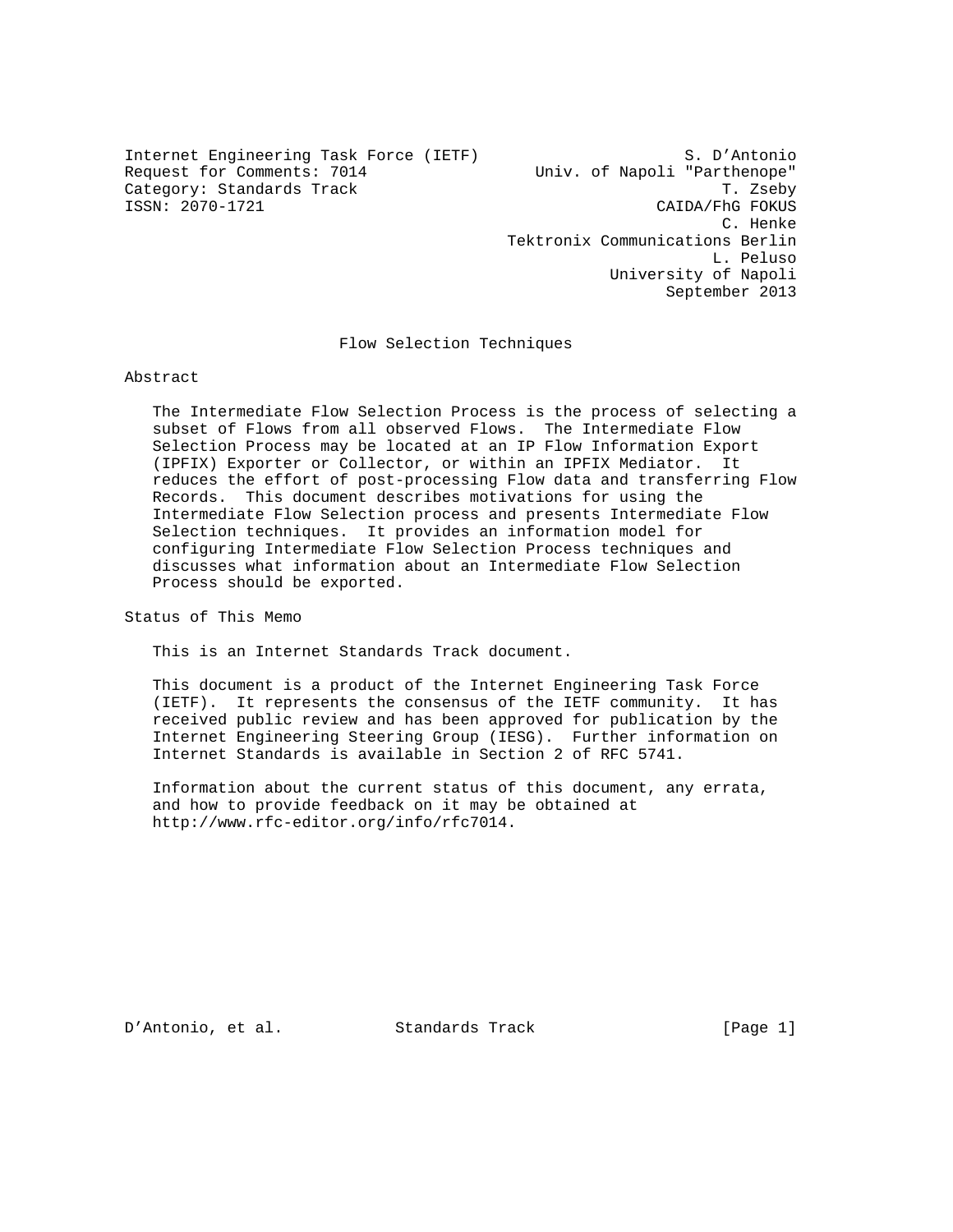Copyright Notice

 Copyright (c) 2013 IETF Trust and the persons identified as the document authors. All rights reserved.

 This document is subject to BCP 78 and the IETF Trust's Legal Provisions Relating to IETF Documents (http://trustee.ietf.org/license-info) in effect on the date of

 publication of this document. Please review these documents carefully, as they describe your rights and restrictions with respect to this document. Code Components extracted from this document must include Simplified BSD License text as described in Section 4.e of the Trust Legal Provisions and are provided without warranty as described in the Simplified BSD License.

 This document may contain material from IETF Documents or IETF Contributions published or made publicly available before November 10, 2008. The person(s) controlling the copyright in some of this material may not have granted the IETF Trust the right to allow modifications of such material outside the IETF Standards Process. Without obtaining an adequate license from the person(s) controlling the copyright in such materials, this document may not be modified outside the IETF Standards Process, and derivative works of it may not be created outside the IETF Standards Process, except to format it for publication as an RFC or to translate it into languages other than English.

D'Antonio, et al. Standards Track [Page 2]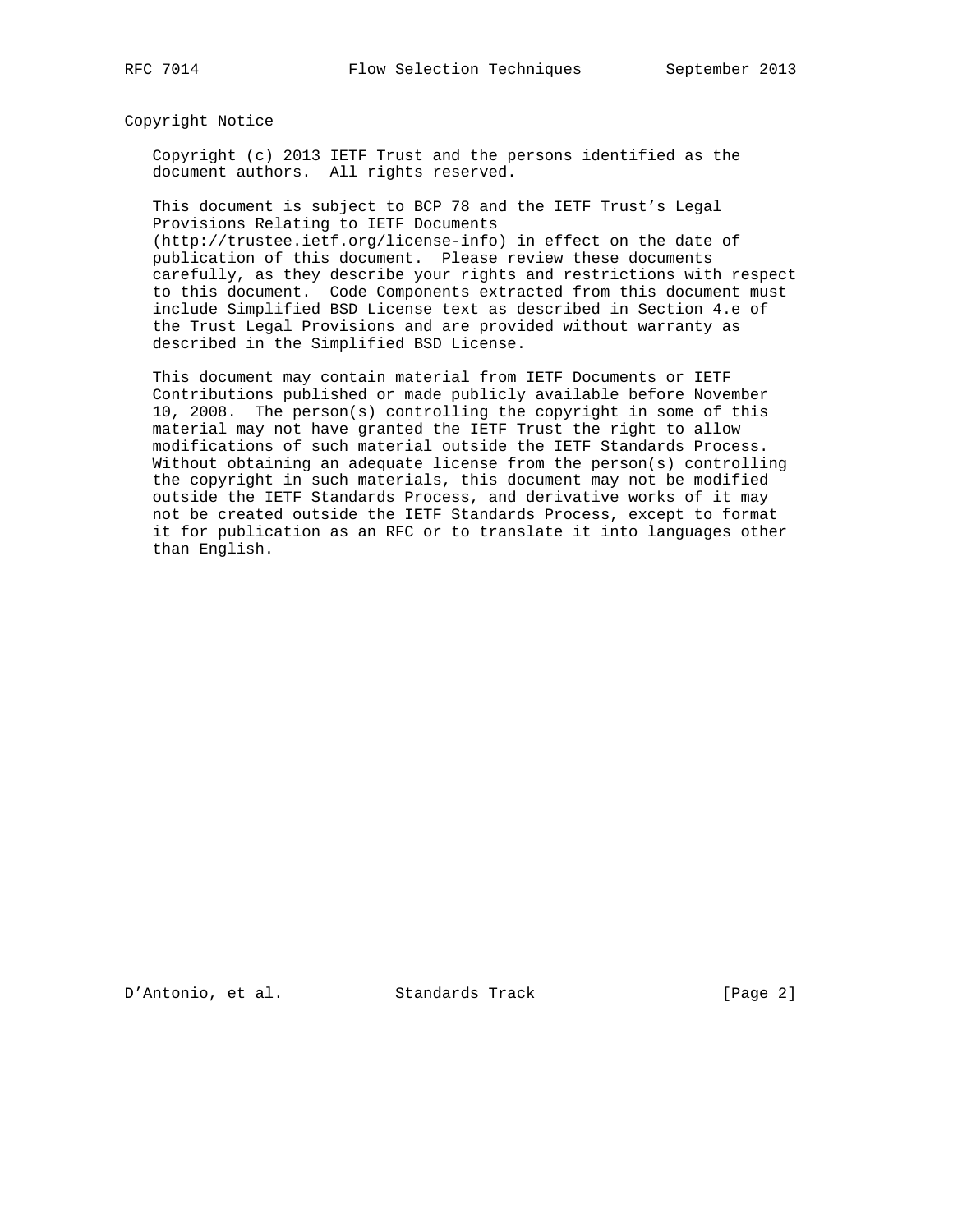Table of Contents

| 1.                                                               |  | $\overline{4}$ |
|------------------------------------------------------------------|--|----------------|
| 1.1.                                                             |  | $\overline{4}$ |
| 2.                                                               |  | $\overline{4}$ |
| Difference between Intermediate Flow Selection Process and<br>3. |  |                |
|                                                                  |  | $\overline{7}$ |
| Difference between Intermediate Flow Selection Process and<br>4. |  |                |
| Intermediate Selection Process 9                                 |  |                |
| Intermediate Flow Selection Process within the IPFIX<br>5.       |  |                |
|                                                                  |  |                |
| Intermediate Flow Selection Process in the Metering<br>5.1.      |  |                |
|                                                                  |  |                |
|                                                                  |  |                |
| Intermediate Flow Selection Process in the Exporting<br>5.2.     |  |                |
|                                                                  |  |                |
| Intermediate Flow Selection Process as a Function of<br>5.3.     |  |                |
|                                                                  |  |                |
| Intermediate Flow Selection Process Techniques 12<br>б.          |  |                |
| 6.1.                                                             |  |                |
| 6.1.1. Property Match Filtering 12                               |  |                |
| 6.1.2. Hash-Based Flow Filtering 13                              |  |                |
| 6.2.                                                             |  |                |
| Systematic Sampling 13<br>6.2.1.                                 |  |                |
| 6.2.2. Random Sampling 14                                        |  |                |
| Flow-State Dependent Intermediate Flow Selection                 |  |                |
| 6.3.                                                             |  |                |
|                                                                  |  |                |
| Flow-State Dependent Packet Selection 15<br>6.4.                 |  |                |
| Configuration of Intermediate Flow Selection Process<br>7.       |  |                |
|                                                                  |  |                |
| Intermediate Flow Selection Process Parameters 17<br>7.1.        |  |                |
| Description of Flow-State Dependent Packet Selection 19<br>7.2.  |  |                |
| Information Model for Intermediate Flow Selection Process<br>8.  |  |                |
| Configuration and Reporting 20                                   |  |                |
| 9.                                                               |  |                |
| Reqistration of Information Elements 22<br>9.1.                  |  |                |
| flowSelectorAlgorithm 22<br>9.1.1.                               |  |                |
| 9.1.2.<br>flowSelectedOctetDeltaCount 24                         |  |                |
| 9.1.3.                                                           |  |                |
| flowSelectedPacketDeltaCount 24                                  |  |                |
| flowSelectedFlowDeltaCount 24<br>9.1.4.                          |  |                |
| selectorIDTotalFlowsObserved 25<br>9.1.5.                        |  |                |
| 9.1.6.<br>selectorIDTotalFlowsSelected 25                        |  |                |
| samplingFlowInterval 26<br>9.1.7.                                |  |                |
| samplingFlowSpacing 26<br>9.1.8.                                 |  |                |
| 9.1.9. flowSamplingTimeInterval 27                               |  |                |
| 9.1.10. flowSamplingTimeSpacing 27                               |  |                |
|                                                                  |  |                |
| Registration of Object Identifier 28<br>9.2.                     |  |                |
| 10. Security and Privacy Considerations 28                       |  |                |
|                                                                  |  |                |

D'Antonio, et al. Standards Track [Page 3]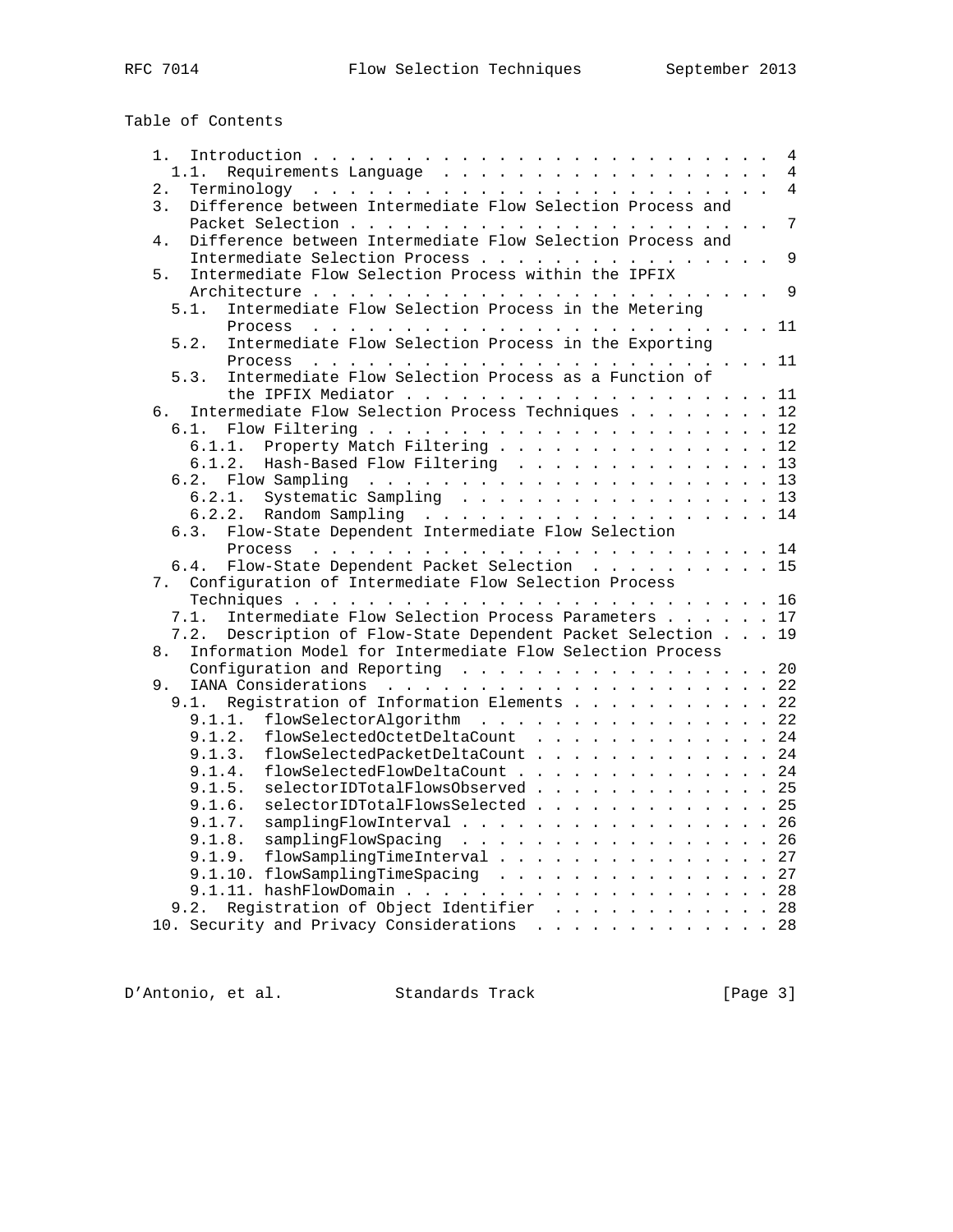| 12.1. Normative References 30   |  |  |  |  |  |  |  |  |  |  |
|---------------------------------|--|--|--|--|--|--|--|--|--|--|
| 12.2. Informative References 31 |  |  |  |  |  |  |  |  |  |  |

#### 1. Introduction

 This document describes Intermediate Flow Selection Process techniques for network traffic measurements. A Flow is defined as a set of packets with common properties, as described in [RFC7011]. An Intermediate Flow Selection Process can be executed to limit the resource demands for capturing, storing, exporting, and post processing Flow Records. It also can be used to select a particular set of Flows that are of interest to a specific application. This document provides a categorization of Intermediate Flow Selection Process techniques and describes configuration and reporting parameters for them.

 This document also addresses configuration and reporting parameters for Flow-state dependent packet selection as described in [RFC5475], although this technique is categorized as packet selection. The reason is that Flow-state dependent packet selection techniques often aim at the reduction of resources for Flow capturing and Flow processing. Furthermore, these techniques were only briefly discussed in [RFC5475]. Therefore, configuration and reporting considerations for Flow-state dependent packet selection techniques have been included in this document.

1.1. Requirements Language

 The key words "MUST", "MUST NOT", "REQUIRED", "SHALL", "SHALL NOT", "SHOULD", "SHOULD NOT", "RECOMMENDED", "MAY", and "OPTIONAL" in this document are to be interpreted as described in RFC 2119 [RFC2119].

2. Terminology

 This document is consistent with the terminology introduced in [RFC7011], [RFC5470], [RFC5475], and [RFC3917]. As in [RFC7011] and [RFC5476], the first letter of each IPFIX specific and Packet Sampling (PSAMP) specific term is capitalized, along with the Intermediate Flow Selection Process specific terms defined here.

D'Antonio, et al. Standards Track [Page 4]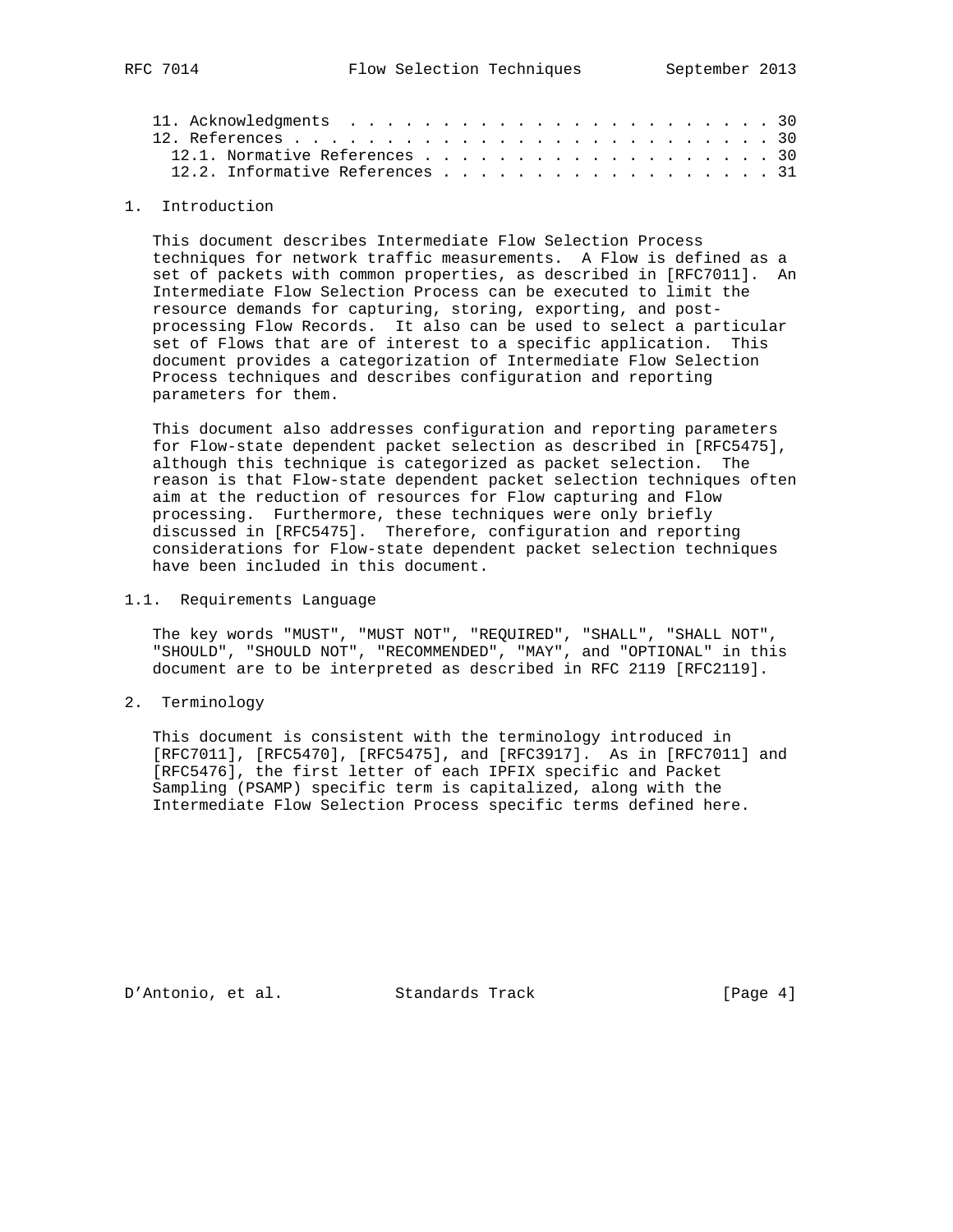\* Packet Classification

 Packet Classification is a process by which packets are mapped to specific Flow Records, based on packet properties or external properties (e.g., interface). The properties (e.g., header information, packet content, Autonomous System (AS) number) make up the Flow Key. If a Flow Record for a specific Flow Key value already exists, the Flow Record is updated; otherwise, a new Flow Record is created.

\* Intermediate Flow Selection Process

 An Intermediate Flow Selection Process is an Intermediate Process, as defined in [RFC6183] that takes Flow Records as its input and selects a subset of this set as its output. The Intermediate Flow Selection Process is a more general concept than the Intermediate Selection Process as defined in [RFC6183]. While an Intermediate Selection Process selects Flow Records from a sequence based upon criteria-evaluated Flow Record values and only passes on those Flow Records that match the criteria, an Intermediate Flow Selection Process selects Flow Records using selection criteria applicable to a larger set of Flow characteristics and information.

\* Flow Cache

A Flow Cache is the set of Flow Records.

\* Flow Selection State

 An Intermediate Flow Selection Process maintains state information for use by the Flow Selector. At a given time, the Flow Selection State may depend on Flows and packets observed at and before that time, as well as other variables. Examples include:

- (i) sequence number of packets and Flow Records;
- (ii) number of selected Flows;
- (iii) number of observed Flows;
- (iv) current Flow Cache occupancy;
- (v) Flow specific counters, lower and upper bounds;
- (vi) Intermediate Flow Selection Process timeout intervals.

D'Antonio, et al. Standards Track [Page 5]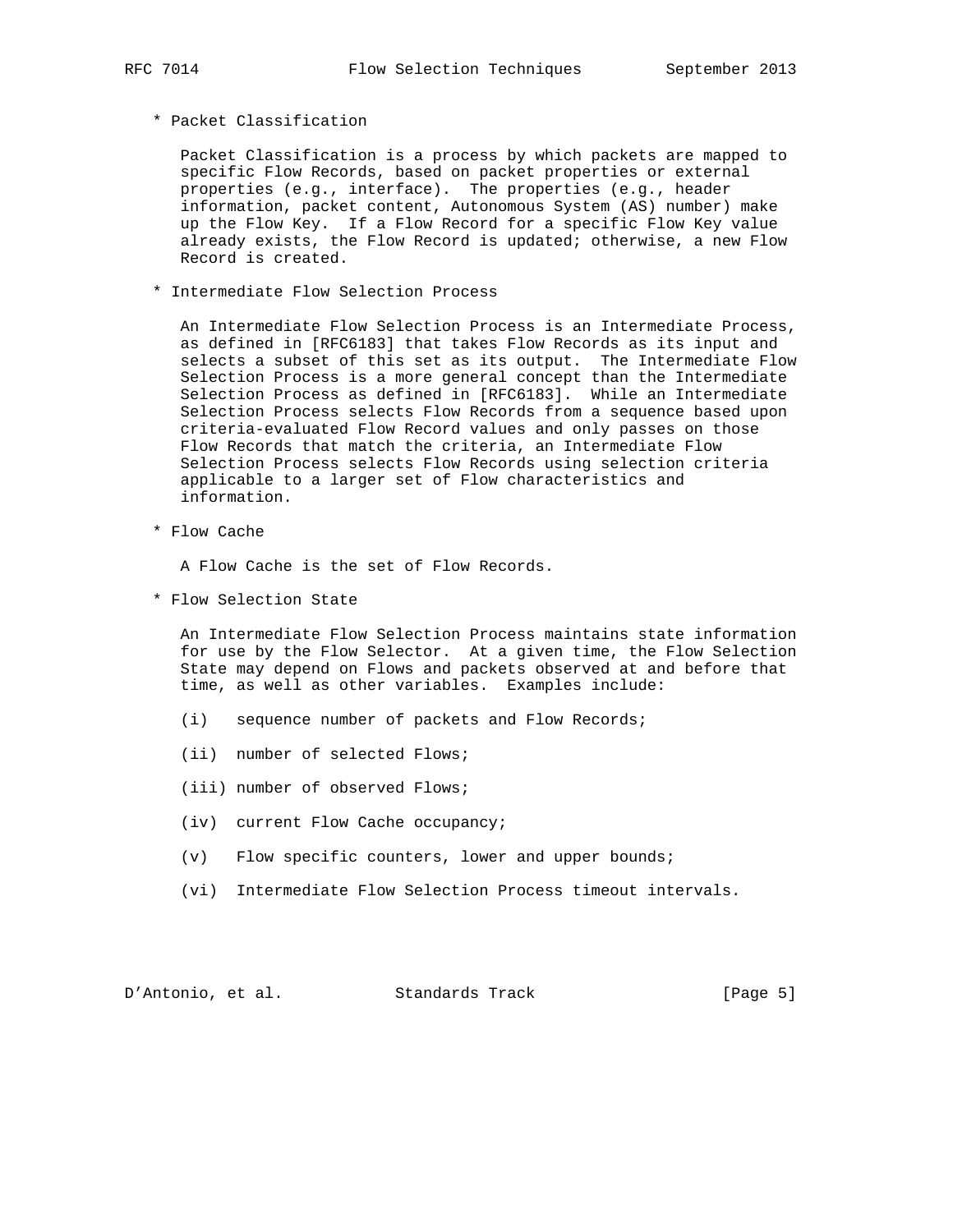\* Flow Selector

 A Flow Selector defines the action of an Intermediate Flow Selection Process on a single Flow of its input. The Flow Selector can make use of the following information in order to establish whether or not a Flow has to be selected:

- (i) the content of the Flow Record;
- (ii) any state information related to the Metering Process or Exporting Process;
- (iii) any Flow Selection State that may be maintained by the Intermediate Flow Selection Process.
- \* Complete Flow

 A Complete Flow consists of all the packets that enter the Intermediate Flow Selection Process within the Flow timeout interval and that belong to the same Flow, per the definition of "Flow" in [RFC5470]. For this definition, only packets that arrive at the Intermediate Flow Selection Process are considered.

\* Flow Position

 Flow Position is the position of a Flow Record within the Flow Cache.

\* Flow Filtering

 Flow Filtering selects flows based on a deterministic function on the Flow Record content, Flow Selection State, external properties (e.g., ingress interface), or external events (e.g., violated Access Control List). If the relevant parts of the Flow Record content can already be observed at the packet level (e.g., Flow Keys from packet header fields), Flow Filtering can be performed at the packet level by Property Match Filtering, as described in [RFC5475].

\* Hash-based Flow Filtering

 Hash-based Flow Filtering is a deterministic Flow filter function that selects flows based on a hash function. The hash function is calculated over parts of the Flow Record content or external properties that are called the Hash Domain. If the hash value falls into a predefined Hash Selection Range, the Flow is selected.

D'Antonio, et al. Standards Track [Page 6]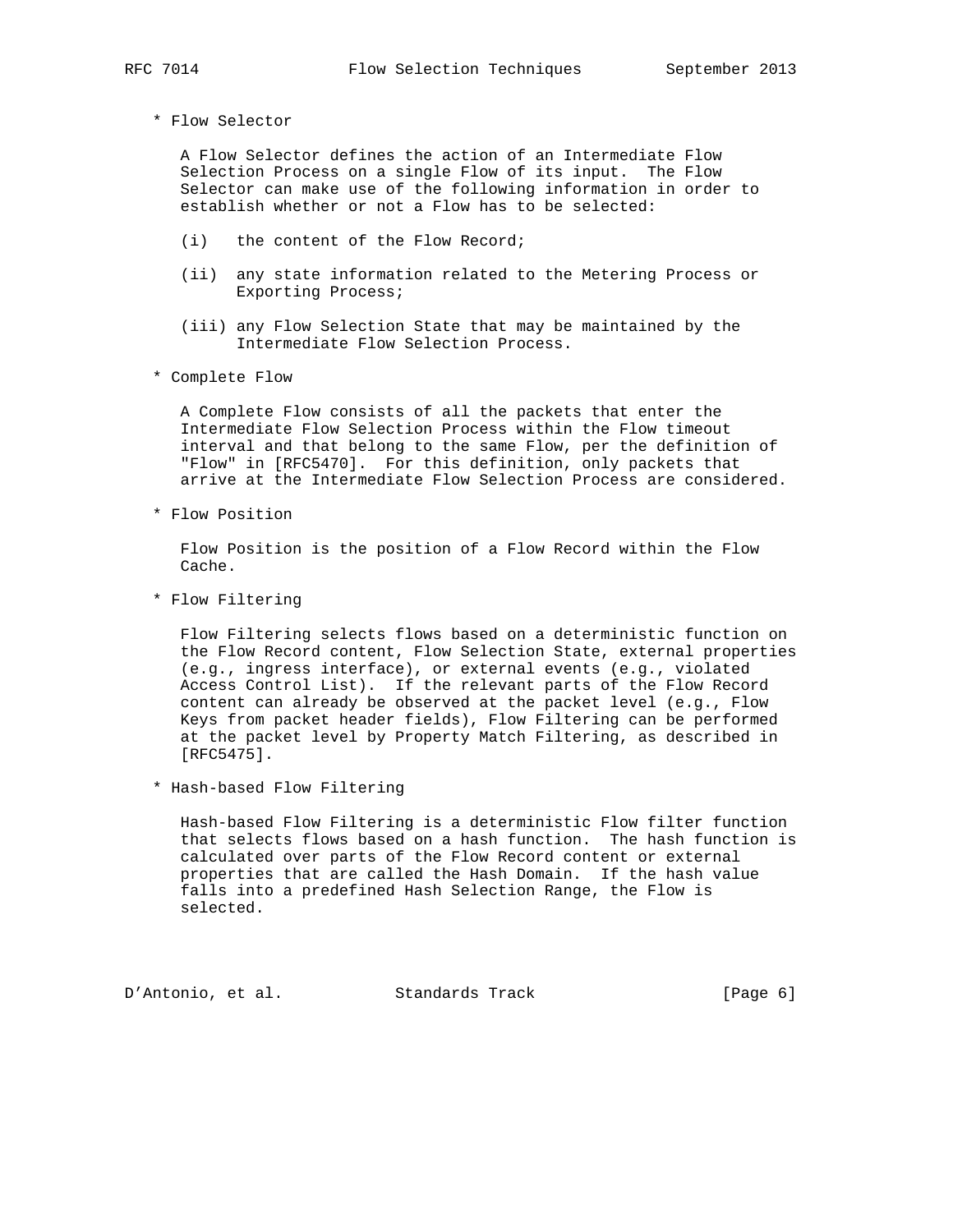- - \* Flow-state Dependent Intermediate Flow Selection Process

 The Flow-state dependent Intermediate Flow Selection Process is a selection function that selects or drops Flows based on the current Flow Selection State. The selection can be either deterministic, random, or non-uniform random.

\* Flow-state Dependent Packet Selection

 Flow-state dependent packet selection is a selection function that selects or drops packets based on the current Flow Selection State. The selection can be either deterministic, random, or non uniform random. Flow-state dependent packet selection can be used to implement a preference for the selection of packets belonging to specific Flows. For example, the selection probability of packets belonging to Flows that are already within the Flow Cache may be higher than for packets that have not been recorded yet.

\* Flow Sampling

 Flow Sampling selects flows based on Flow Record sequence or arrival times (e.g., entry in Flow Cache, arrival time at Exporter or Mediator). The selection can be systematic (e.g., every n-th Flow) or based on a random function (e.g., select each Flow Record with probability p, or randomly select n out of N Flow Records).

3. Difference between Intermediate Flow Selection Process and Packet Selection

 The Intermediate Flow Selection Process differs from packet selection as described in [RFC5475]. Packet selection techniques consider packets as the basic element, and the parent population consists of all packets observed at an Observation Point. In contrast to this, the basic elements in Flow selection are the Flows. The parent population consists of all observed Flows, and the Intermediate Flow Selection Process operates on the Flows. The major characteristics of the Intermediate Flow Selection Process are the following:

- The Intermediate Flow Selection Process takes Flows as basic elements. For packet selection, packets are considered as basic elements.
- The Intermediate Flow Selection Process typically takes place after Packet Classification, because the classification rules determine to which Flow a packet belongs. The Intermediate Flow Selection Process can be performed before Packet Classification. In that case, the Intermediate Flow Selection Process is based on the Flow Key (and also on a hash value over the Flow Key) but not

D'Antonio, et al. Standards Track [Page 7]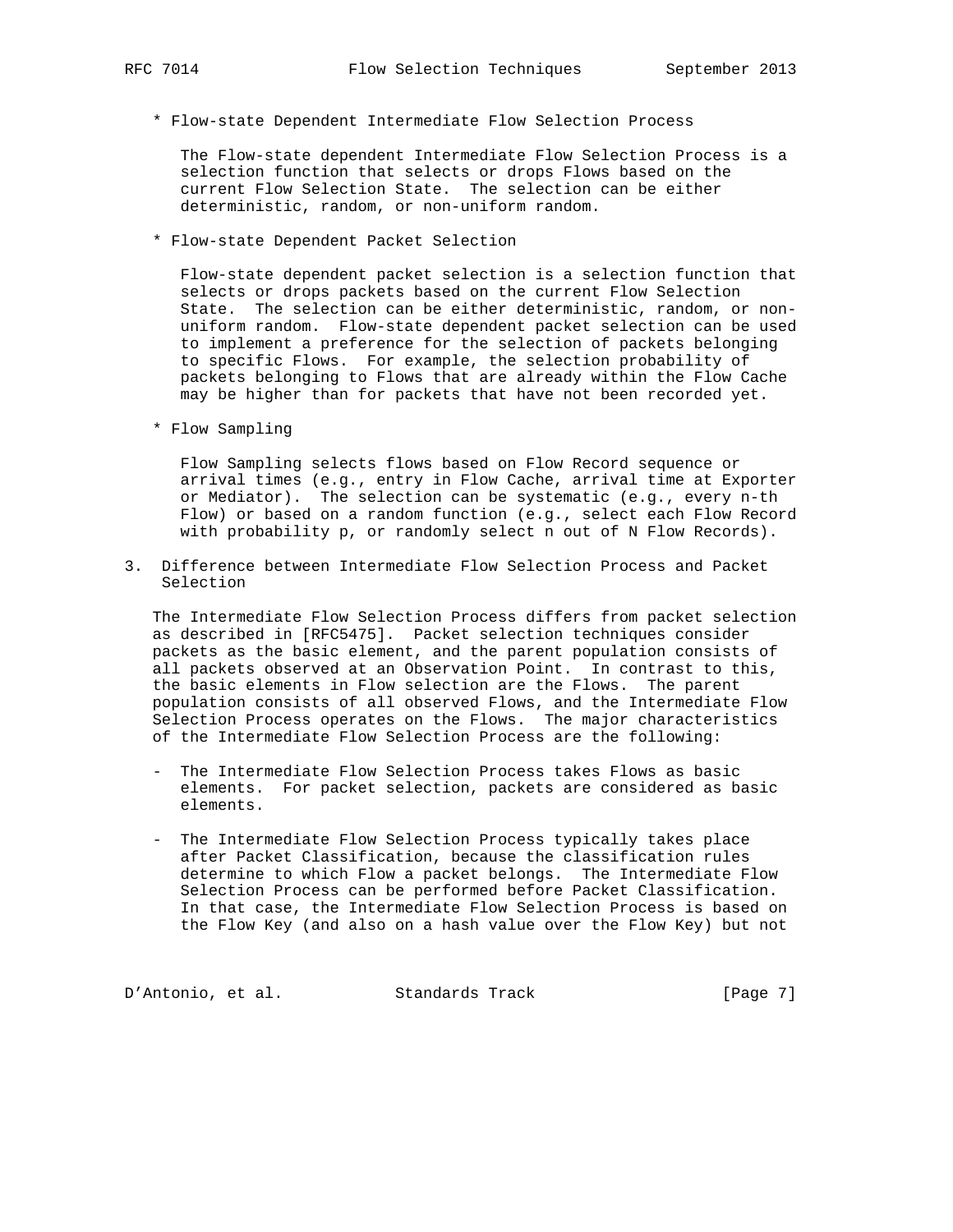on characteristics that are only available after Packet Classification (e.g., Flow size, Flow duration). Packet selection can be applied before and after Packet Classification. As an example, packet selection before Packet Classification can be random packet selection, whereas packet selection after Packet Classification can be Flow-state dependent packet selection (as described in [RFC5475]).

 - The Intermediate Flow Selection Process operates on Complete Flows. That means that after the Intermediate Flow Selection Process, either all packets of the Flow are kept or all packets of the Flow are discarded. That means that if the Intermediate Flow Selection Process is preceded by a packet selection process, the Complete Flow consists only of the packets that were not discarded during the packet selection.

 There are some techniques that are difficult to unambiguously categorize into one of the categories. Here, some guidance is given on how to categorize such techniques:

- Techniques that can be considered as both packet selection and an Intermediate Flow Selection Process: some packet selection techniques result in the selection of Complete Flows and therefore can be considered as packet selection or as an Intermediate Flow Selection Process at the same time. An example is Property Match Filtering of all packets to a specific destination address. If Flows are defined based on destination addresses, such a packet selection also results in an Intermediate Flow Selection Process and can be considered as packet selection or as an Intermediate Flow Selection Process.
- Flow-state Dependent Packet Selection: there exist techniques that select packets based on the Flow state, e.g., based on the number of already observed packets belonging to the Flow. Examples of these techniques from the literature include "Sample and Hold" [EsVa01], "Fast Filtered Sampling" [MSZC10], and the "Sticky Sampling" algorithm presented in [MaMo02]. Such techniques can be used to influence which Flows are captured (e.g., increase the selection of packets belonging to large Flows) and reduce the number of Flows that need to be stored in the Flow Cache. Nevertheless, such techniques do not necessarily select Complete Flows, because they do not ensure that all packets of a selected Flow are captured. Therefore, Flow-state dependent packet selection techniques that do not ensure that either all or no packets of a Flow are selected, strictly speaking, have to be considered as packet selection techniques and not as Intermediate Flow Selection Process techniques.

D'Antonio, et al. Standards Track [Page 8]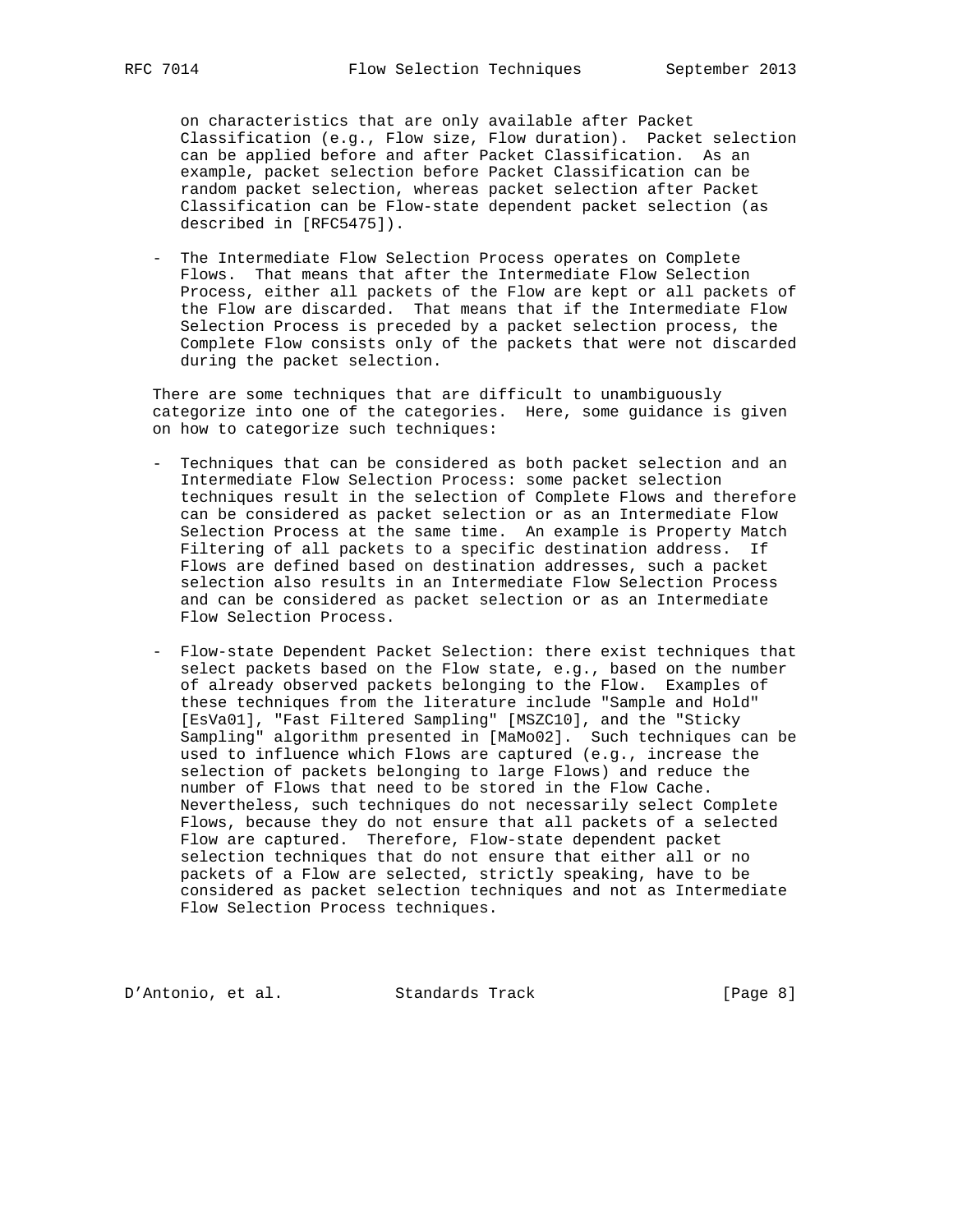4. Difference between Intermediate Flow Selection Process and Intermediate Selection Process

 The Intermediate Flow Selection Process differs from the Intermediate Selection Process, since the Intermediate Flow Selection Process uses selection criteria that apply to a larger set of Flow information and properties than those used by the Intermediate Selection Process. The typical function of an Intermediate Selection Process is Property Match Filtering, which selects a Flow Record if the value of a specific field in the Flow Record matches a configured value or falls within a configured range. This means that the selection criteria used by an Intermediate Selection Process are evaluated only on Flow Record values. An Intermediate Flow Selection Process makes its decision on whether a Flow has to be selected or not by taking into account not only information related to the content of the Flow Record but also any Flow Selection State information or variable that can be used to select Flows in order to meet application requirements or resource constraints (e.g., Flow Cache occupancy, export link capacity). Examples include flow counters, Intermediate Flow Selection Process timeout intervals, and Flow Record time information.

5. Intermediate Flow Selection Process within the IPFIX Architecture

 An Intermediate Flow Selection Process can be deployed at any of three places within the IPFIX architecture. As shown in Figure 1, the Intermediate Flow Selection Process can occur

- 1. in the Metering Process at the IPFIX Exporter
- 2. in the Exporting Process at the Collector
- 3. within a Mediator

D'Antonio, et al. Standards Track [Page 9]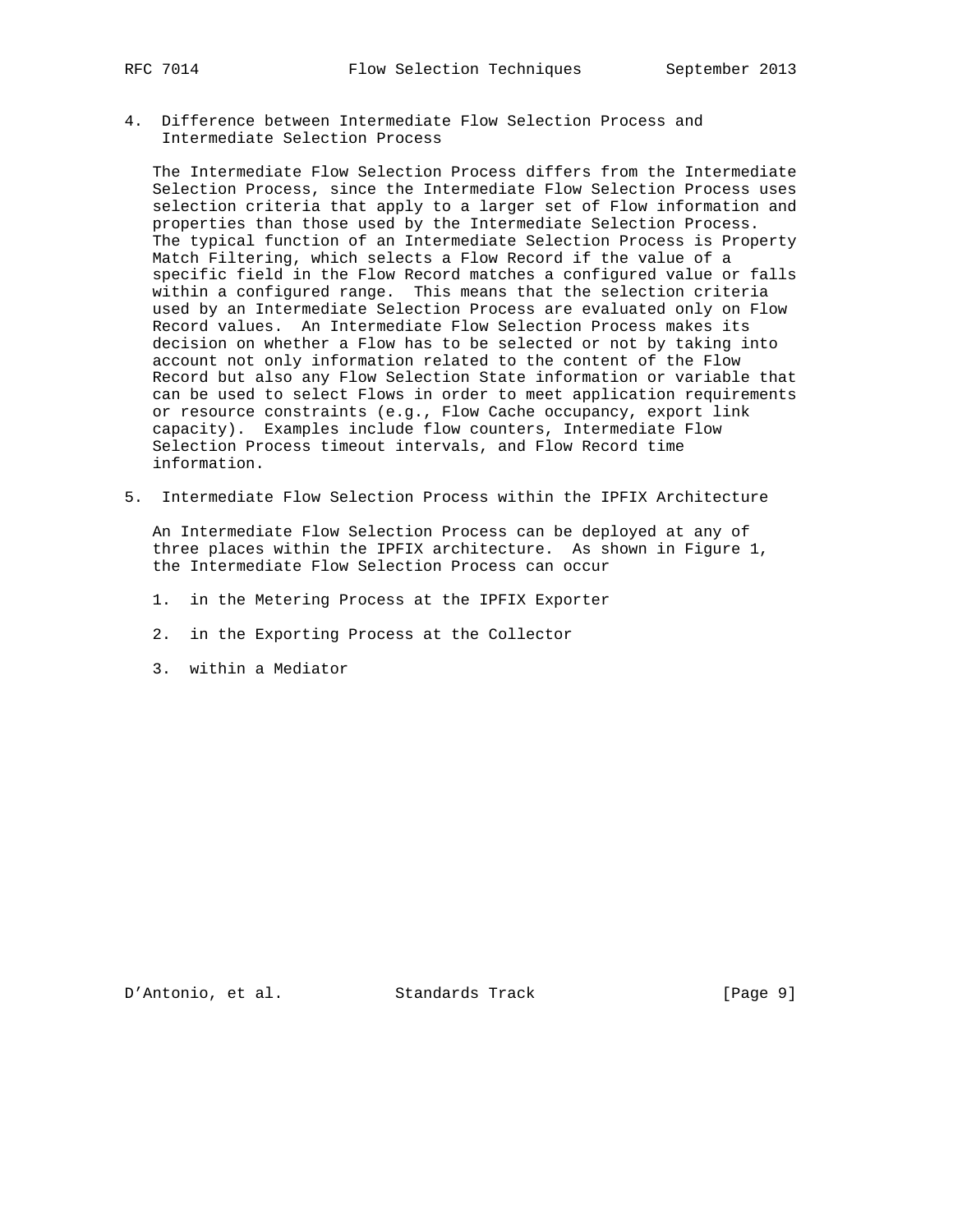

Figure 1: Potential Intermediate Flow Selection Process Locations

 In contrast to packet selection, the Intermediate Flow Selection Process is always applied after the packets are classified into Flows.

D'Antonio, et al. Standards Track [Page 10]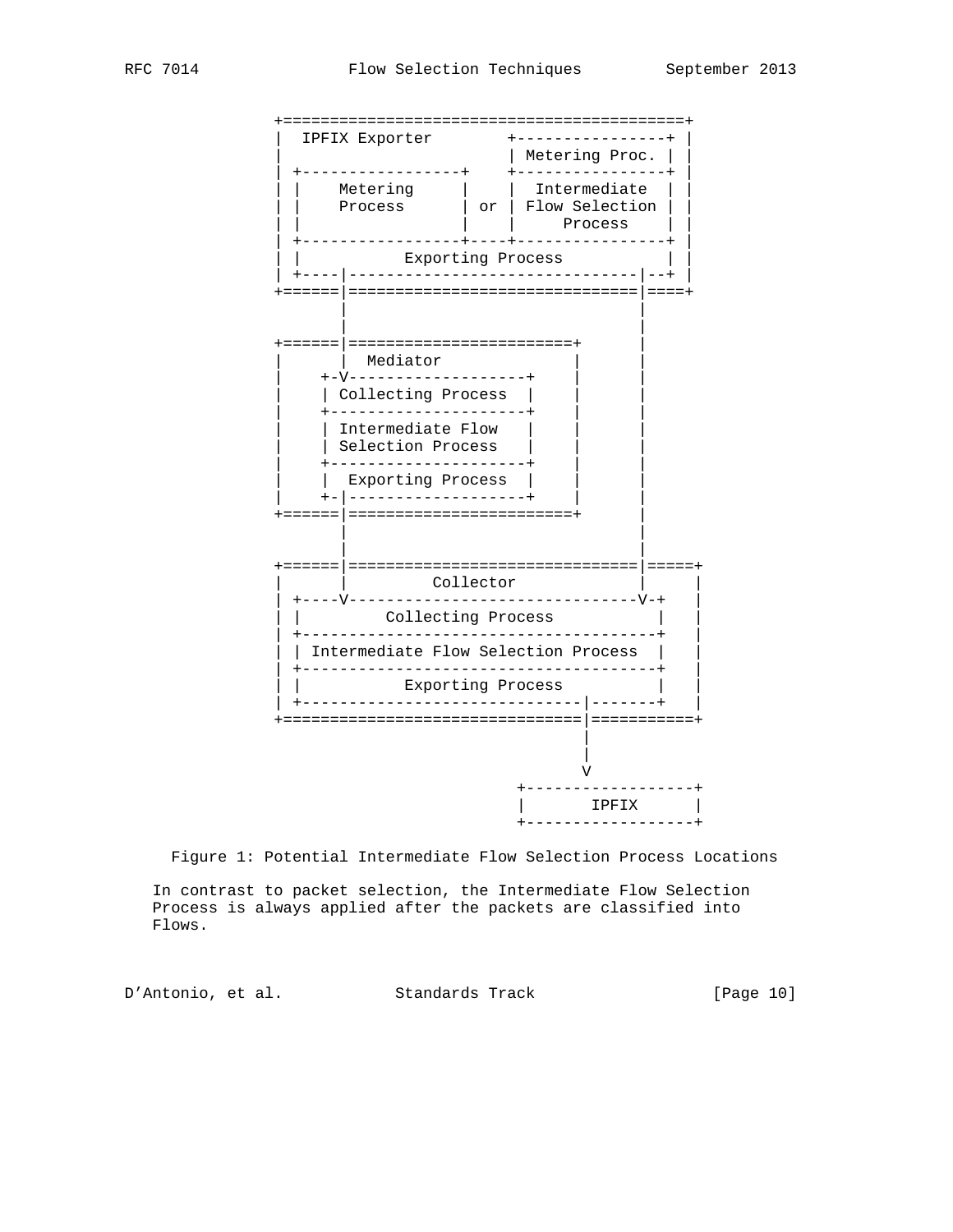### 5.1. Intermediate Flow Selection Process in the Metering Process

 An Intermediate Flow Selection Process in the Metering Process uses packet information to update the Flow Records in the Flow Cache. The Intermediate Flow Selection Process, before Packet Classification, can be based on the Flow Key (and also on a hash value over the Flow Key) but not on characteristics that are only available after Packet Classification (e.g., Flow size, Flow duration). Here, an Intermediate Flow Selection Process is applied to reduce resources for all subsequent processes or to select specific Flows of interest in cases where such Flow characteristics are already observable at the packet level (e.g., Flows to specific IP addresses). In contrast, Flow-state dependent packet selection is a packet selection technique, because it does not necessarily select Complete Flows.

5.2. Intermediate Flow Selection Process in the Exporting Process

 An Intermediate Flow Selection Process in the Exporting Process works on Flow Records and can therefore depend on Flow characteristics that are only visible after the classification of packets, such as Flow size and Flow duration. The Exporting Process may implement policies for exporting only a subset of the Flow Records that have been stored in the system's memory, in order to offload Flow export and Flow post-processing. An Intermediate Flow Selection Process in the Exporting Process may select only the subset of Flow Records that are of interest to the user's application or select only as many Flow Records as can be handled by the available resources (e.g., limited export link capacity).

5.3. Intermediate Flow Selection Process as a Function of the IPFIX Mediator

 As shown in Figure 1, the Intermediate Flow Selection Process can be performed within an IPFIX Mediator [RFC6183]. The Intermediate Flow Selection Process takes a Flow Record stream as its input and selects Flow Records from a sequence based upon criteria-evaluated record values. The Intermediate Flow Selection Process can again apply an Intermediate Flow Selection Process technique to obtain Flows of interest to the application. Further, the Intermediate Flow Selection Process can base its selection decision on the correlation of data from different IPFIX Exporters, e.g., by only selecting Flows that were recorded on two or more IPFIX Exporters.

D'Antonio, et al. Standards Track [Page 11]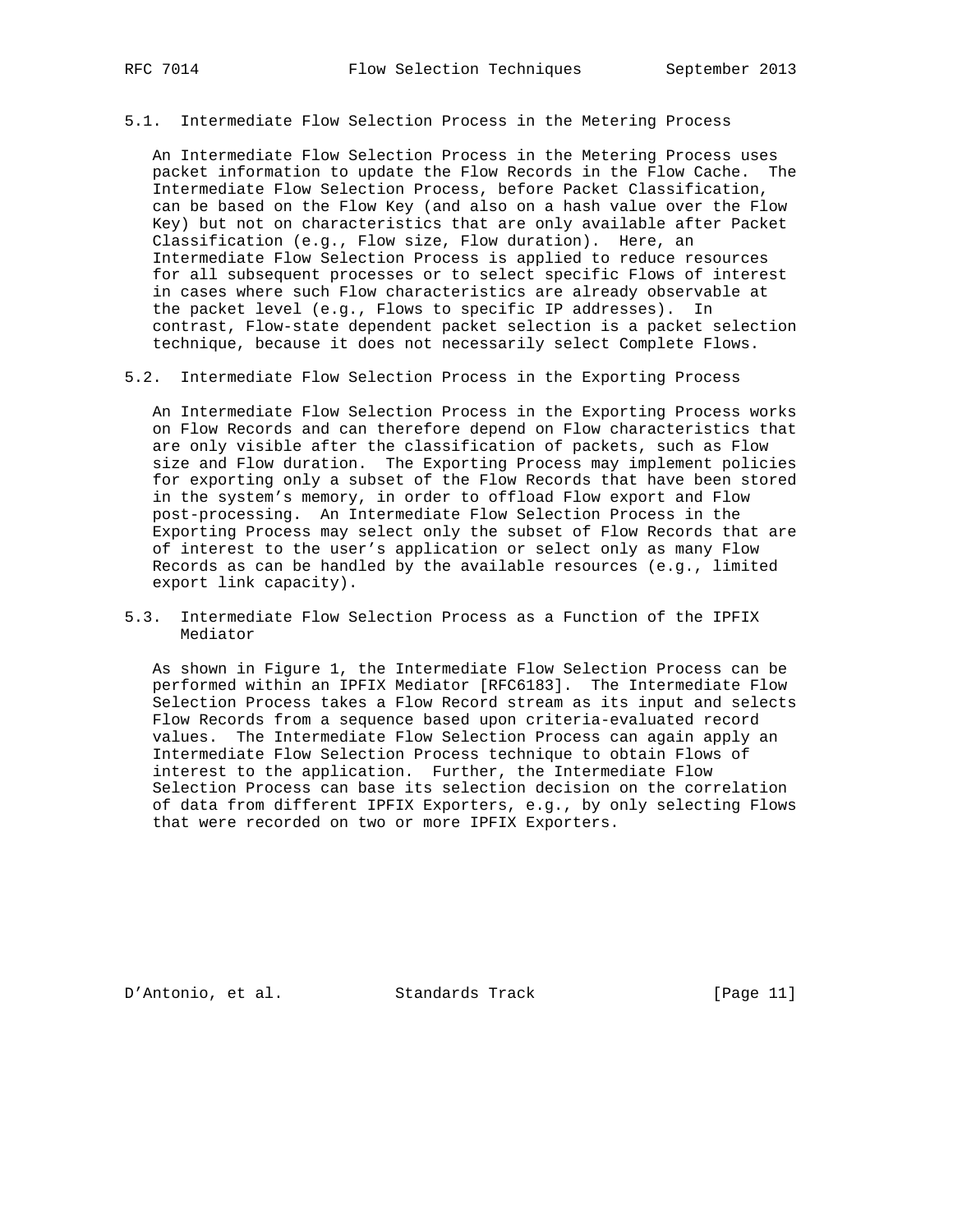## 6. Intermediate Flow Selection Process Techniques

 An Intermediate Flow Selection Process technique selects either all or none of the packets of a Flow; otherwise, the technique has to be considered as packet selection. A difference between Flow Filtering and Flow sampling is recognized.

## 6.1. Flow Filtering

 Flow Filtering is a deterministic function on the IPFIX Flow Record content. If the relevant Flow characteristics are already observable at the packet level (e.g., Flow Keys), Flow Filtering can be applied before aggregation at the packet level. In order to be compliant with IPFIX, at least one of this document's Flow Filtering schemes MUST be implemented.

## 6.1.1. Property Match Filtering

 Property Match Filtering is performed similarly to Property Match Filtering for packet selection as described in [RFC5475]. The difference is that Flow Record fields are used here, instead of packet fields, to derive the selection decision. Property Match Filtering is used to select a specific subset of the Flows that are of interest to a particular application (e.g., all Flows to a specific destination, all large Flows, etc.). Properties on which the filtering is based can be Flow Keys, Flow Timestamps, or Per-Flow Counters as described in [RFC7012]. Examples include the Flow size in bytes, the number of packets in the Flow, the observation time of the first or last packet, and the maximum packet length. An example of Property Match Filtering is to select Flows with more than a threshold number of observed octets. The selection criteria can be a specific value, a set of specific values, or an interval. For example, a Flow is selected if destinationIPv4Address and the total number of packets of the Flow equal two predefined values. An Intermediate Flow Selection Process using Property Match Filtering in the Metering Process relies on properties that are observable at the packet level (e.g., Flow Key). For example, a Flow is selected if sourceIPv4Address and sourceIPv4PrefixLength equal, respectively, two specific values.

 An Intermediate Flow Selection Process using Property Match Filtering in the Exporting Process is based on properties that are only visible after Packet Classification, such as Flow size and Flow duration. An example is the selection of the largest Flows or a percentage of Flows with the longest lifetime. Another example is to select and remove from the Flow Cache the Flow Record with the lowest Flow volume per current Flow lifetime if the Flow Cache is full.

D'Antonio, et al. Standards Track [Page 12]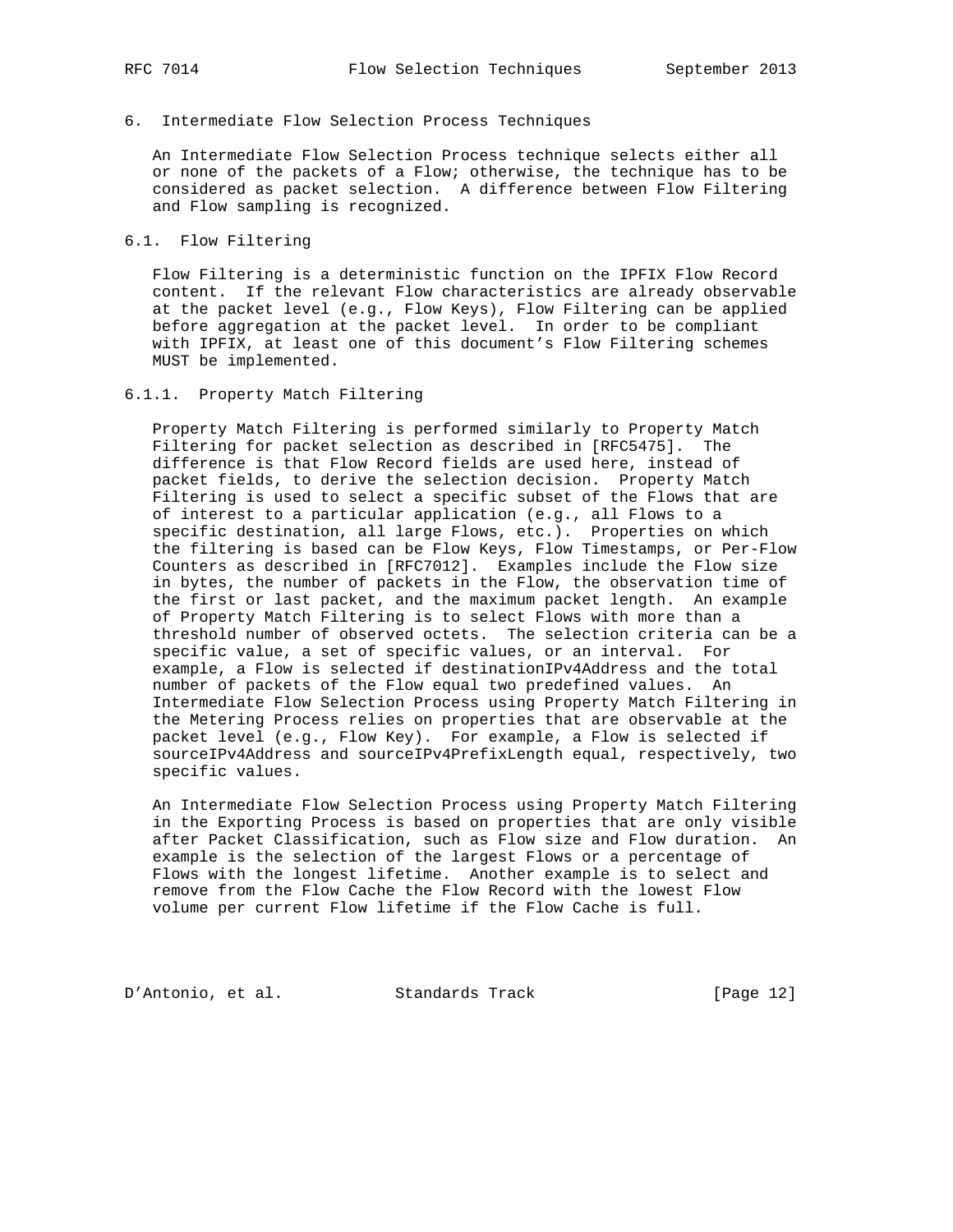An Intermediate Flow Selection Process using Property Match Filtering within an IPFIX Mediator selects a Flow Record if the value of a specific field in the Flow Record equals a configured value or falls within a configured range [RFC6183].

## 6.1.2. Hash-Based Flow Filtering

 Hash-based Flow Filtering uses a hash function h to map the Flow Key c onto a Hash Range R. A Flow is selected if the hash value h(c) is within the Hash Selection Range S, which is a subset of R. Hash based Flow Filtering can be used to emulate a random sampling process but still enable the correlation between selected Flow subsets at different Observation Points. Hash-based Flow Filtering is similar to Hash-based packet selection and is in fact identical when Hash based packet selection uses the Flow Key that defines the Flow as the hash input. Nevertheless, there may be the incentive to apply Hash based Flow Filtering, but not at the packet level, in the Metering Process, for example, when the size of the selection range, and therefore the sampling probability, are dependent on the number of observed Flows. If Hash-based Flow Filtering is used to select the same subset of flows at different Observation Points, the Hash Domain MUST only include parts of the Flow Record content that are invariant on the Flow path. Refer also to the Trajectory Sampling application example of coordinated packet selection [RFC5475], which explains the hash-based filtering approach at the packet level.

# 6.2. Flow Sampling

 Flow sampling operates on Flow Record sequence or arrival times. It can use either a systematic or a random function for the Intermediate Flow Selection Process. Flow sampling usually aims at the selection of a representative subset of all Flows in order to estimate characteristics of the whole set (e.g., mean Flow size in the network).

# 6.2.1. Systematic Sampling

 Systematic sampling is a deterministic selection function. It may be a periodic selection of the N-th Flow Record that arrives at the Intermediate Flow Selection Process. Systematic sampling MAY be applied in the Metering Process. An example would be to create, besides the Flow Cache of selected Flows, an additional data structure that saves the Flow Key values of the Flows that are not selected. The selection of a Flow would then be based on the first packet of a Flow. Every time a packet belonging to a new Flow (which is not in the data structure of either the selected or non-selected Flows) arrives at the Observation Point, a counter is increased. If

D'Antonio, et al. Standards Track [Page 13]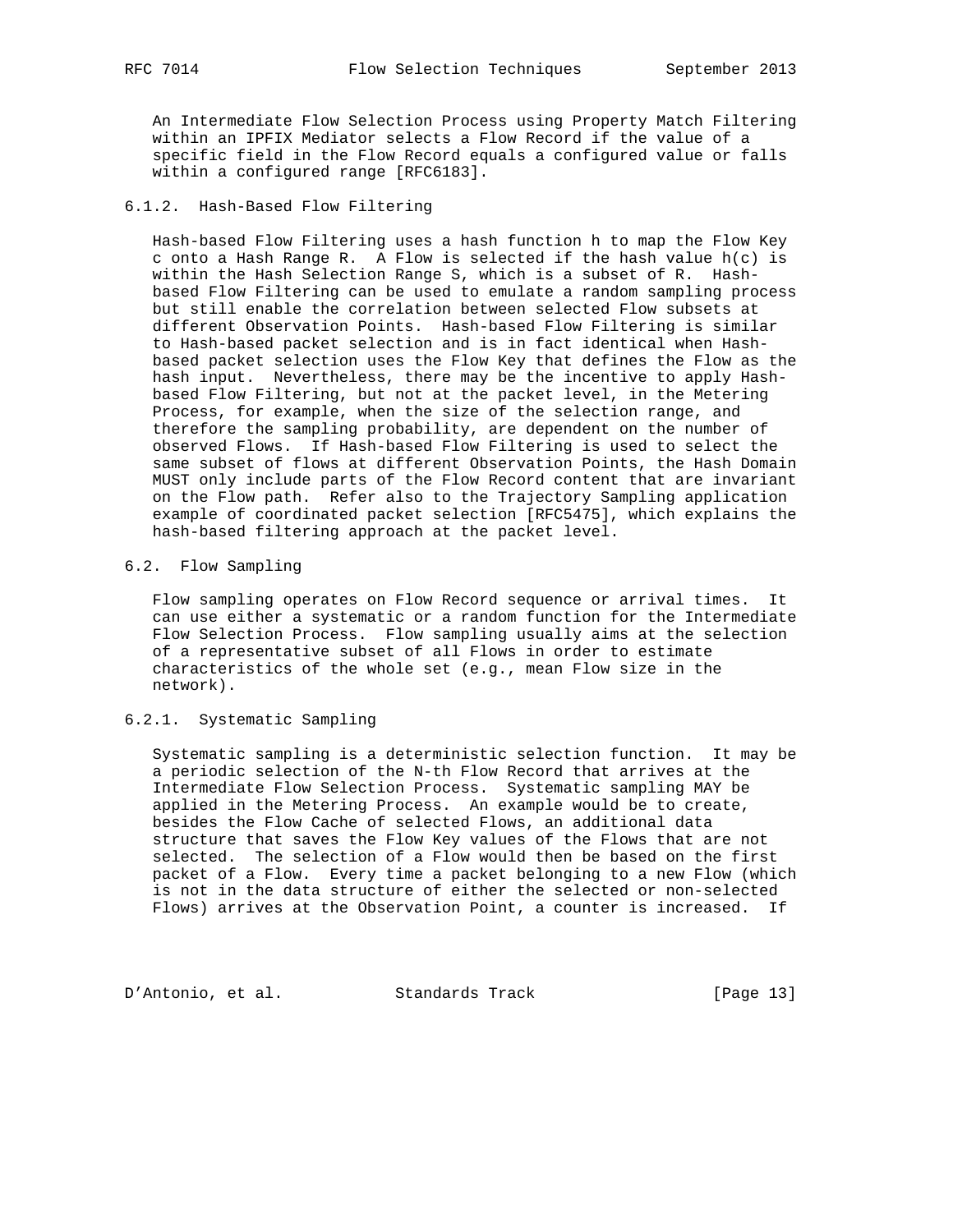the counter is increased to a multiple of N, a new Flow Cache entry is created; if the counter is not a multiple of N, the Flow Key value is added to the data structure for non-selected Flows.

 Systematic sampling can also be time-based. Time-based systematic sampling is applied by only creating Flows that are observed between time-based start and stop triggers. The time interval may be applied at the packet level in the Metering Process or after aggregation at the Flow level, e.g., by selecting a Flow arriving at the Exporting Process every n seconds.

## 6.2.2. Random Sampling

 Random Flow sampling is based on a random process that requires the calculation of random numbers. One can differentiate between n-out of-N and probabilistic Flow sampling.

6.2.2.1. n-out-of-N Flow Sampling

 In n-out-of-N Sampling, n elements are selected out of the parent population, which consists of N elements. One example would be to generate n different random numbers in the range [1,N] and select all Flows that have a Flow Position equal to one of the random numbers.

# 6.2.2.2. Probabilistic Flow Sampling

 In probabilistic Sampling, the decision of whether or not a Flow is selected is made in accordance with a predefined selection probability. For probabilistic Sampling, the Sample Size can vary for different trials. The selection probability does not necessarily have to be the same for each Flow. Therefore, a difference between uniform probabilistic sampling (with the same selection probability for all Flows) and non-uniform probabilistic sampling (where the selection probability can vary for different Flows) is recognized. For non-uniform probabilistic Flow sampling, the sampling probability may be adjusted according to the Flow Record content. An example would be to increase the selection probability of large-volume Flows over small-volume Flows, as described in [DuLT01].

6.3. Flow-State Dependent Intermediate Flow Selection Process

 The Flow-state dependent Intermediate Flow Selection Process can be a deterministic or random Intermediate Flow Selection Process, based on the Flow Record content and the Flow state that may be kept additionally for each of the Flows. External processes may update counters, bounds, and timers for each of the Flow Records, and the Intermediate Flow Selection Process utilizes this information for the selection decision. A review of Flow-state dependent Intermediate

D'Antonio, et al. Standards Track [Page 14]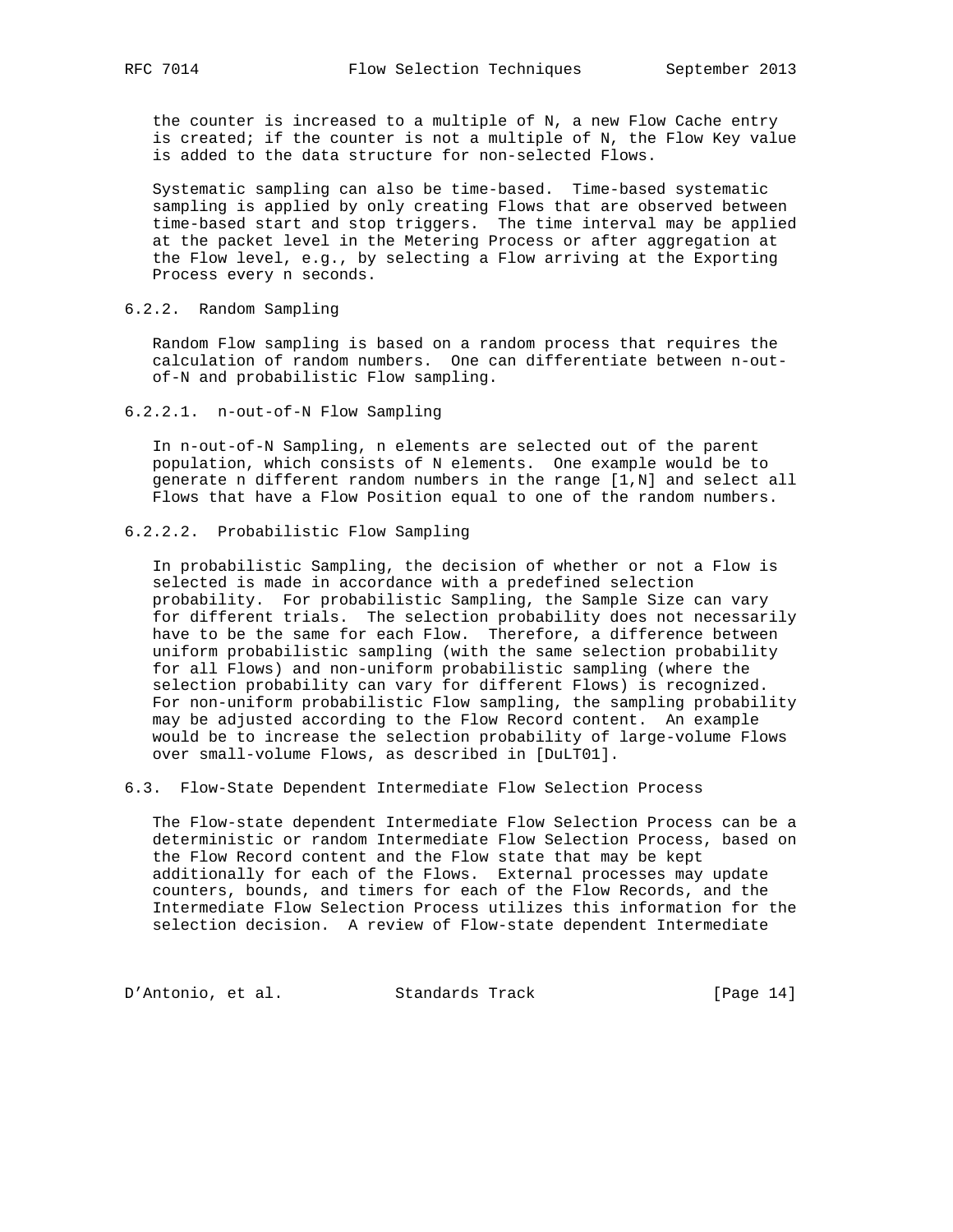Flow Selection Process techniques that aim at the selection of the most frequent items by keeping additional Flow state information can be found in [CoHa08]. The Flow-state dependent Intermediate Flow Selection Process can only be applied after packet aggregation, when a packet has been assigned to a Flow. The Intermediate Flow Selection Process then decides, based on the Flow state for each Flow, whether it is kept in the Flow Cache or not. Two Flow-state dependent Intermediate Flow Selection Process Algorithms are described here:

 The Frequent algorithm [KaPS03] is a technique that aims at the selection of all flows that at least exceed a 1/k fraction of the Observed Packet Stream. The algorithm has only a Flow Cache of size k-1, and each Flow in the Flow Cache has an additional counter. The counter is incremented each time a packet belonging to the Flow in the Flow Cache is observed. If the observed packet does not belong to any Flow, all counters are decremented; if any of the Flow counters has a value of zero, the Flow is replaced with a Flow formed from the new packet.

 Lossy counting is a selection technique that identifies all Flows whose packet count exceeds a certain percentage of the whole observed packet stream (e.g., 5% of all packets) with a certain estimation error e. Lossy counting separates the observed packet stream in windows of size N=1/e, where N is an amount of consecutive packets. For each observed Flow, an additional counter will be held in the Flow state. The counter is incremented each time a packet belonging to the Flow is observed, and all counters are decremented at the end of each window. Also, all Flows with a counter of zero are removed from the Flow Cache.

#### 6.4. Flow-State Dependent Packet Selection

 Flow-state dependent packet selection is not an Intermediate Flow Selection Process technique but a packet selection technique. Nevertheless, configuration and reporting parameters for this technique will be described in this document. An example is the "Sample and Hold" algorithm [EsVa01], which tries to implement a preference for large-volume Flows in the selection. When a packet arrives, it is selected when a Flow Record for this packet already exists. If there is no Flow Record, the packet is selected according to a certain probability that is dependent on the packet size.

D'Antonio, et al. Standards Track [Page 15]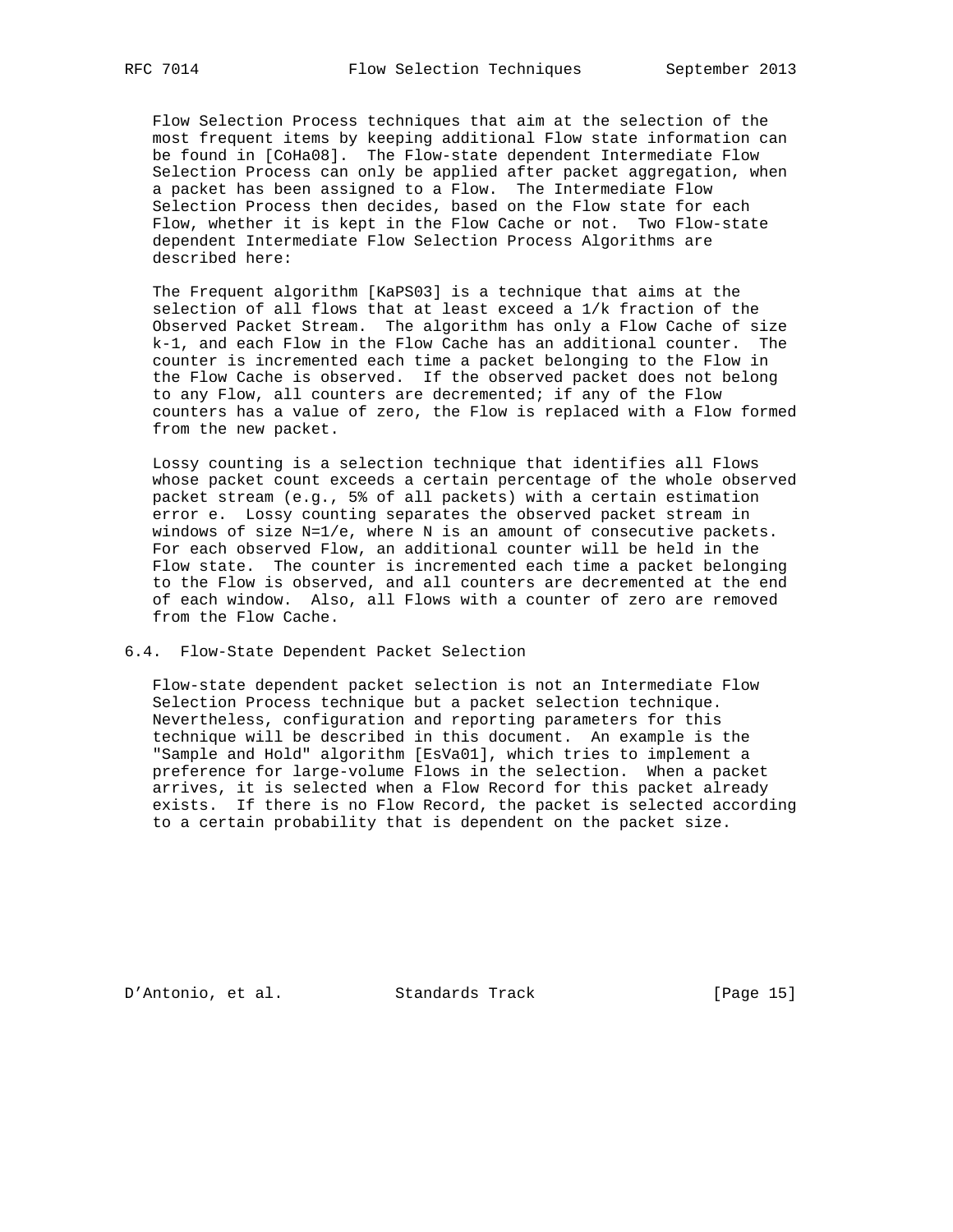# 7. Configuration of Intermediate Flow Selection Process Techniques

 This section describes the configuration parameters of the Flow selection techniques presented above. It provides the basis for an information model to be adopted in order to configure the Intermediate Flow Selection Process within an IPFIX Device. The information model with the Information Elements (IEs) for Intermediate Flow Selection Process configuration is described together with the reporting IEs in Section 8. Table 1 gives an overview of the defined Intermediate Flow Selection Process techniques, where they can be applied, and what their input parameters are. Depending on where the Flow selection techniques are applied, different input parameters can be configured.

| Location                                                     | Selection<br>Technique                        | Selection Input                                                                     |
|--------------------------------------------------------------|-----------------------------------------------|-------------------------------------------------------------------------------------|
| In the Metering<br>Process                                   | Flow-state<br>Dependent Packet<br>Selection   | packet sampling<br>probabilities, Flow<br>Selection State, packet<br>properties     |
| In the Metering<br>Process                                   | Property Match<br>Flow Filtering              | Flow Record IEs,<br>Selection Interval                                              |
| In the Metering<br>Process                                   | Hash-based Flow<br>Filtering                  | selection range, hash<br>function, Flow Key, seed<br>(optional)                     |
| In the Metering<br>Process                                   | Time-based<br>Systematic Flow<br>sampling     | Flow Position (derived<br>from arrival time of<br>packets), Flow Selection<br>State |
| In the Metering<br>Process                                   | Sequence-based<br>Systematic Flow<br>sampling | Flow Position (derived<br>from packet position),<br>Flow Selection State            |
| In the Metering<br>Process                                   | Random Flow<br>sampling                       | random number generator<br>or list and packet<br>position, Flow state               |
| In the Exporting<br>Process/ within<br>the IPFIX<br>Mediator | Property Match<br>Flow Filtering              | Flow Record content,<br>filter function                                             |
|                                                              |                                               |                                                                                     |

D'Antonio, et al. Standards Track [Page 16]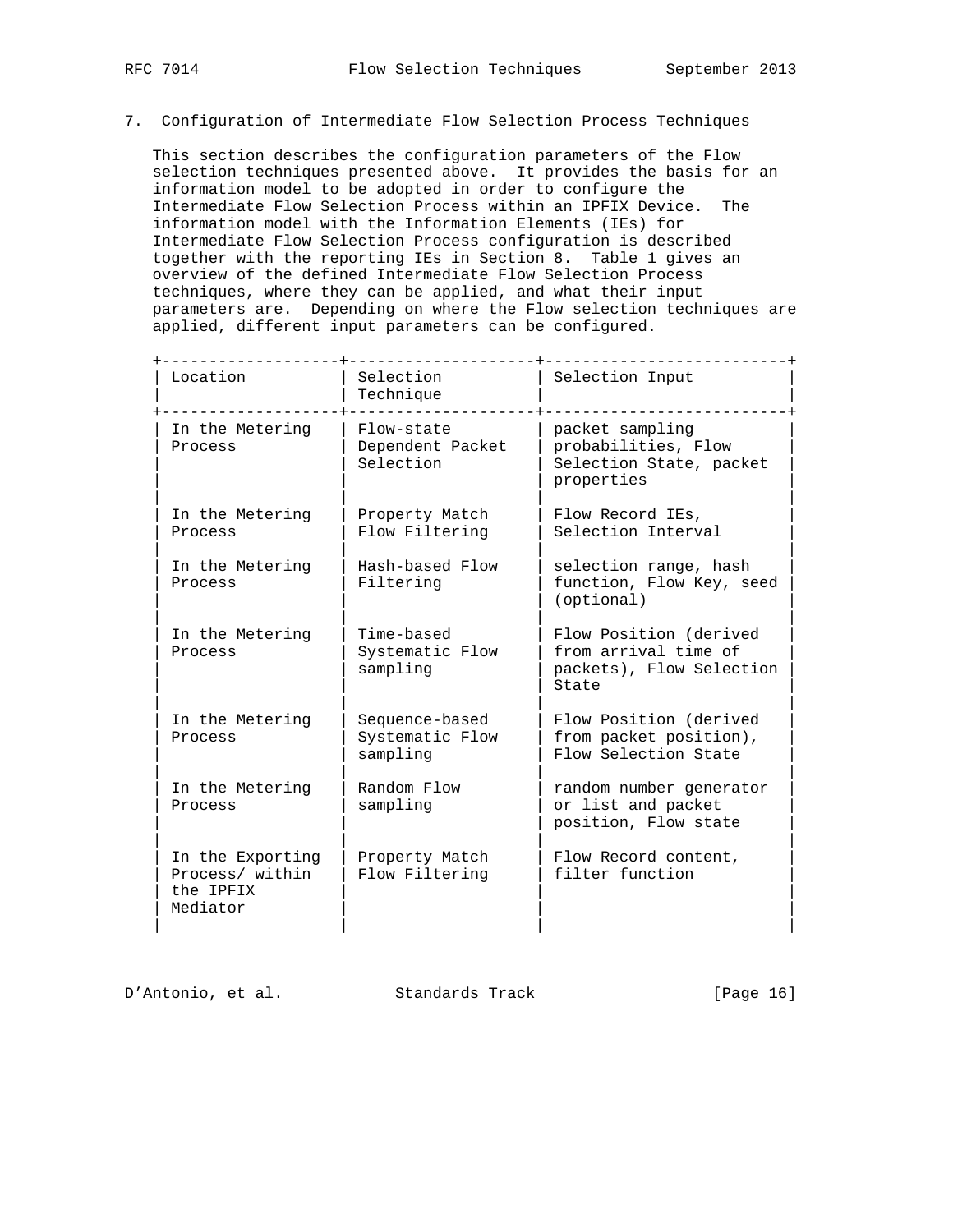| In the Exporting<br>Process/ within<br>the IPFIX<br>Mediator | Hash-based Flow<br>Filtering                                      | selection range, hash<br>function, hash input<br>(Flow Keys and other<br>Flow properties) |
|--------------------------------------------------------------|-------------------------------------------------------------------|-------------------------------------------------------------------------------------------|
| In the Exporting<br>Process/ within<br>the IPFIX<br>Mediator | Flow-state<br>Dependent<br>Intermediate Flow<br>Selection Process | Flow state parameters,<br>random number generator<br>or list                              |
| In the Exporting<br>Process/ within<br>the IPFIX<br>Mediator | Time-based<br>Systematic Flow<br>sampling                         | Flow arrival time, Flow<br>state                                                          |
| In the Exporting<br>Process/ within<br>the IPFIX<br>Mediator | Sequence-based<br>Systematic Flow<br>sampling                     | Flow Position, Flow<br>state                                                              |
| In the Exporting<br>Process/ within<br>the IPFIX<br>Mediator | Random Flow<br>sampling                                           | random number generator<br>or list and Flow<br>Position, Flow state                       |

Table 1: Overview of Intermediate Flow Selection Process Techniques

7.1. Intermediate Flow Selection Process Parameters

 This section defines what parameters are required to describe the most common Intermediate Flow Selection Process techniques.

Intermediate Flow Selection Process Parameters:

For Property Match Filtering:

- Information Element as specified in [IANA-IPFIX]): Specifies the Information Element that is used as the property in the filter expression. Section 8 specifies the Information Elements that MUST be exported by an Intermediate Flow Selection Process using Property Match Filtering.
- Selection Value or Value Interval: Specifies the value or interval of the filter expression. Packets and Flow Records that have a value equal to the Selection Value or within the Interval will be selected.

D'Antonio, et al. Standards Track [Page 17]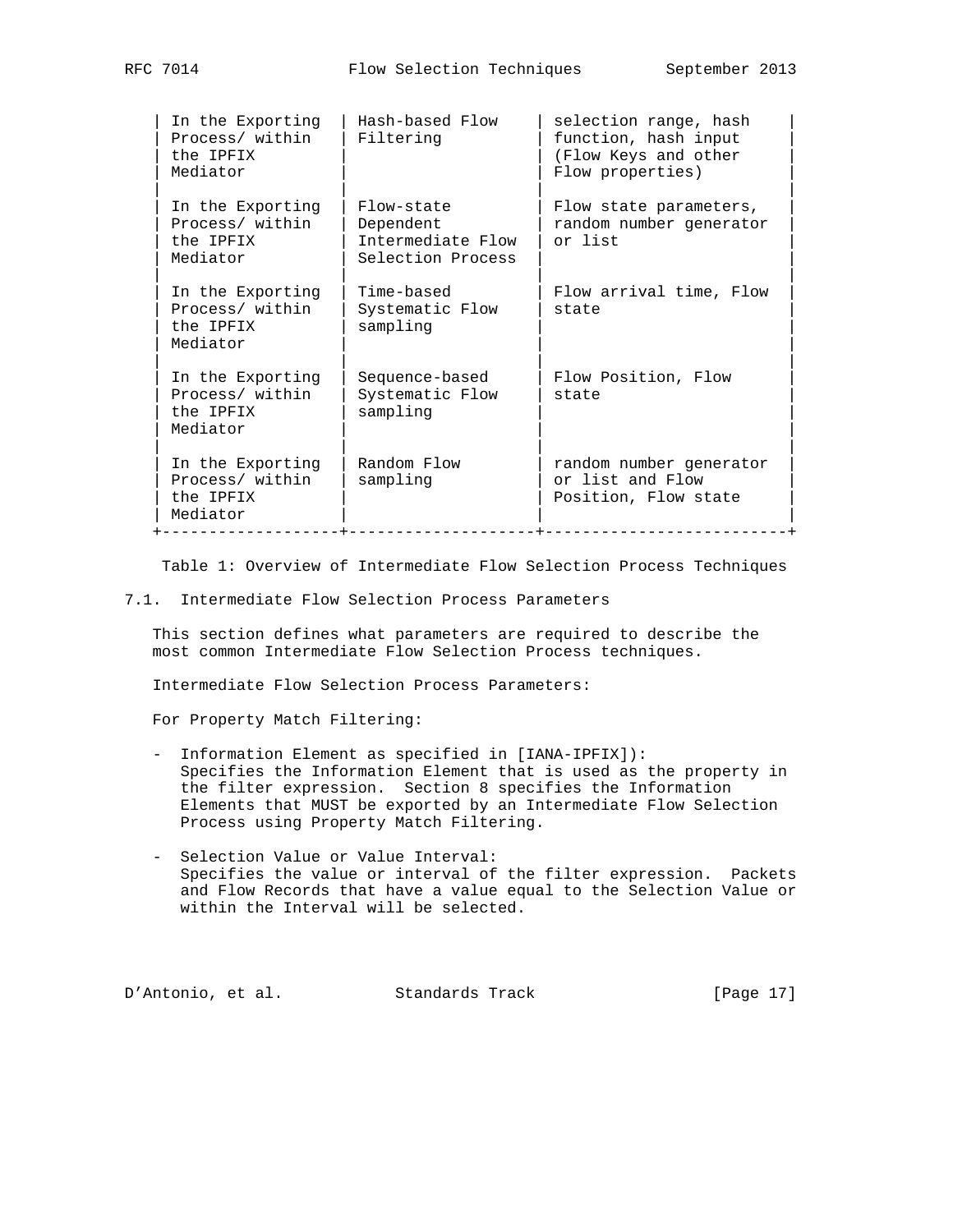For Hash-based Flow Filtering:

- Hash Domain: Specifies the bits from the packet or Flow that are taken as the hash input to the hash function.
- Hash Function: Specifies the name of the hash function that is used to calculate the hash value. Possible hash functions are BOB [RFC5475], IP Shift-XOR (IPSX) [RFC5475], and CRC-32 [Bra75].

 - Hash Selection Range: Flows that have a hash value within the Hash Selection Range are selected. The Hash Selection Range can be a value interval or arbitrary hash values within the Hash Range of the hash function.

 - Random Seed or Initializer Value: Some hash functions require an initializing value. In order to make the selection decision more secure, one can choose a random seed that configures the hash function.

For Flow-state Dependent Intermediate Flow Selection Process:

- Frequency threshold: Specifies the frequency threshold s for Flow-state dependent Flow Selection techniques that try to find the most frequent items within a dataset. All Flows that exceed the defined threshold will be selected.
- Accuracy parameter: Specifies the accuracy parameter e for techniques that deal with the issue of mining frequent items in a dataset. The accuracy parameter defines the maximum error, i.e., no Flows that have a true frequency less than  $(s - e)$  N are selected, where s is the frequency threshold and N is the total number of packets.

 The above list of parameters for Flow-state dependent Flow Selection techniques is suitable for the presented frequent item and lossy counting algorithms. Nevertheless, a variety of techniques exist with very specific parameters not defined here.

For Systematic time-based Flow sampling:

 - Interval length (in usec): Defines the length of the sampling interval during which Flows are selected.

D'Antonio, et al. Standards Track [Page 18]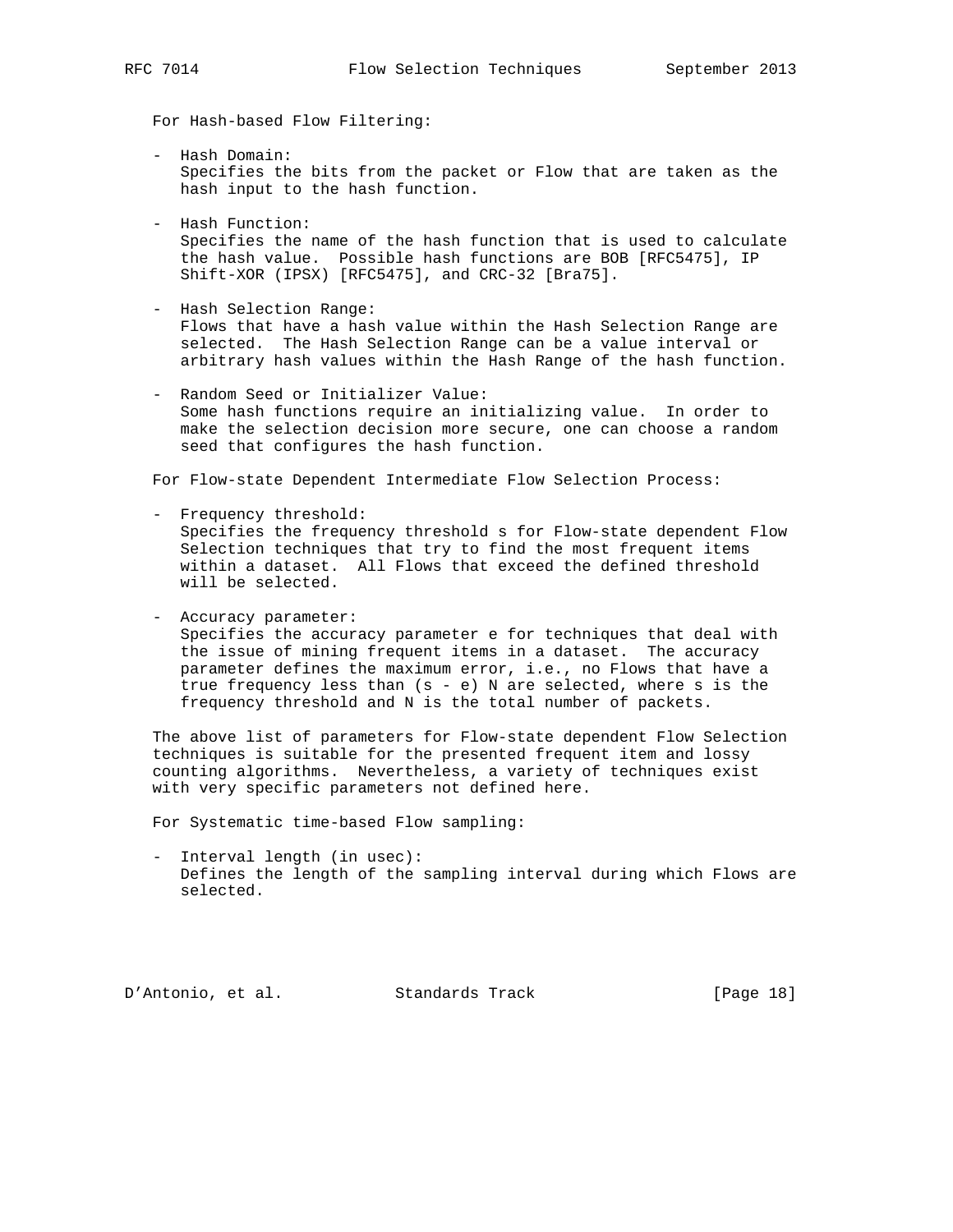- - Spacing (in usec): Defines the spacing in usec between the end of one sampling interval and the start of the next interval.

For Systematic count-based Flow sampling:

- Interval length: Defines the number of Flows that are selected within the sampling interval.
- Spacing: Defines the spacing, in number of observed Flows, between the end of one sampling interval and the start of the next interval.

For random n-out-of-N Flow sampling:

- Population Size N: The number of all Flows in the Population from which the sample is drawn.
- Sampling Size n: The number of Flows that are randomly drawn from the population N.

For probabilistic Flow sampling:

- Sampling probability p: Defines the probability by which each of the observed Flows is selected.
- 7.2. Description of Flow-State Dependent Packet Selection

 The configuration of Flow-state dependent packet selection has not been described in [RFC5475]; therefore, the parameters are defined here:

For Flow-state Dependent Packet Selection:

- Packet selection probability per possible Flow state interval: Defines multiple {Flow interval, packet selection probability} value pairs that configure the sampling probability, depending on the current Flow state.
- Additional parameters: For the configuration of Flow-state dependent packet selection, additional parameters or packet properties may be required, e.g., the packet size [EsVa01].

D'Antonio, et al. Standards Track [Page 19]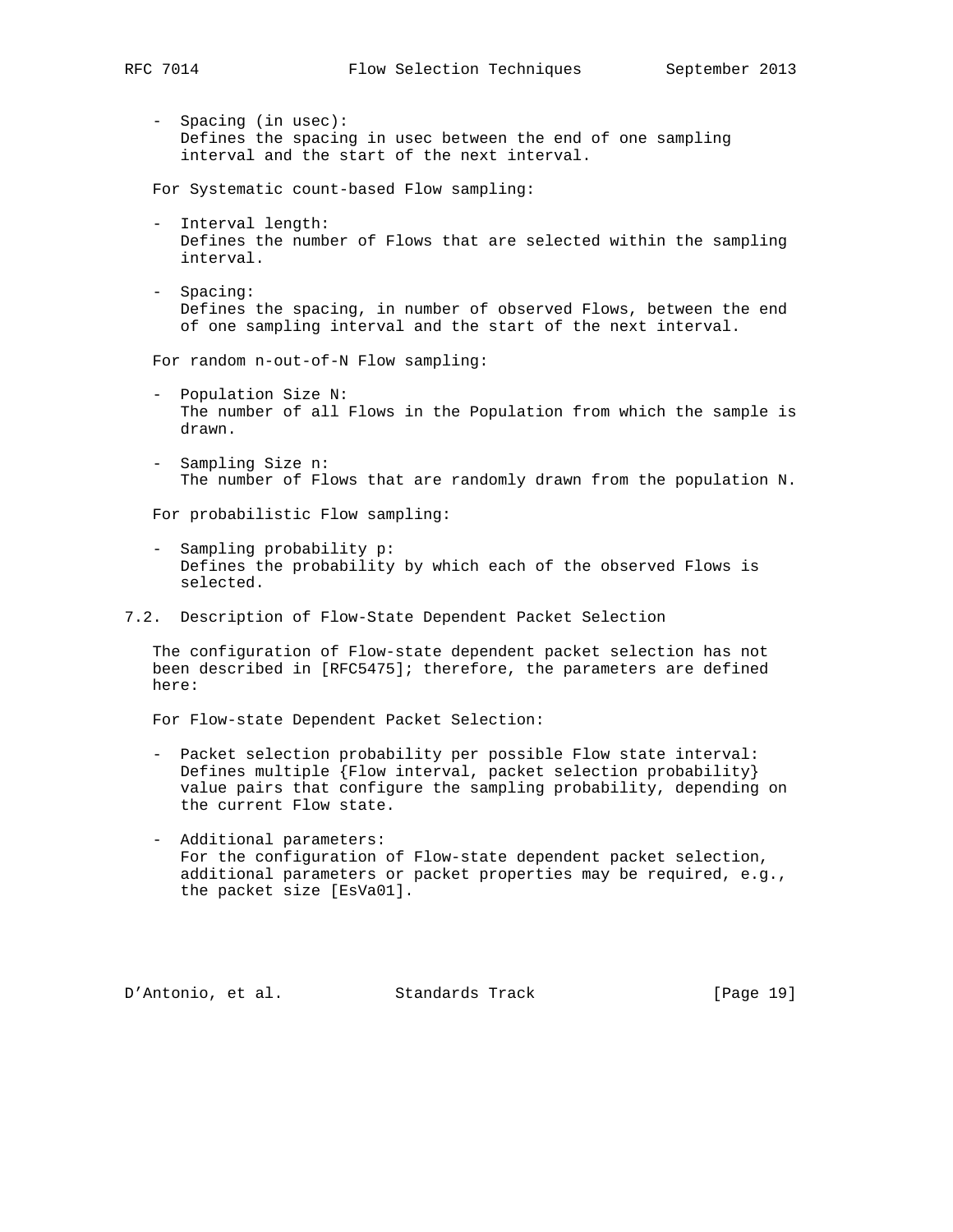8. Information Model for Intermediate Flow Selection Process Configuration and Reporting

 This section specifies the Information Elements that MUST be exported by an Intermediate Flow Selection Process in order to support the interpretation of measurement results from Flow measurements. The information is mainly used to report how many packets and Flows have been observed in total and how many of them were selected. This helps, for instance, to calculate the Attained Selection Fraction (see also [RFC5476]), which is an important parameter for providing an accuracy statement. The IEs can provide reporting information about Flow Records, packets, or bytes. The reported metrics are the total number of elements and the number of selected elements. The number of dropped elements can be derived from this information.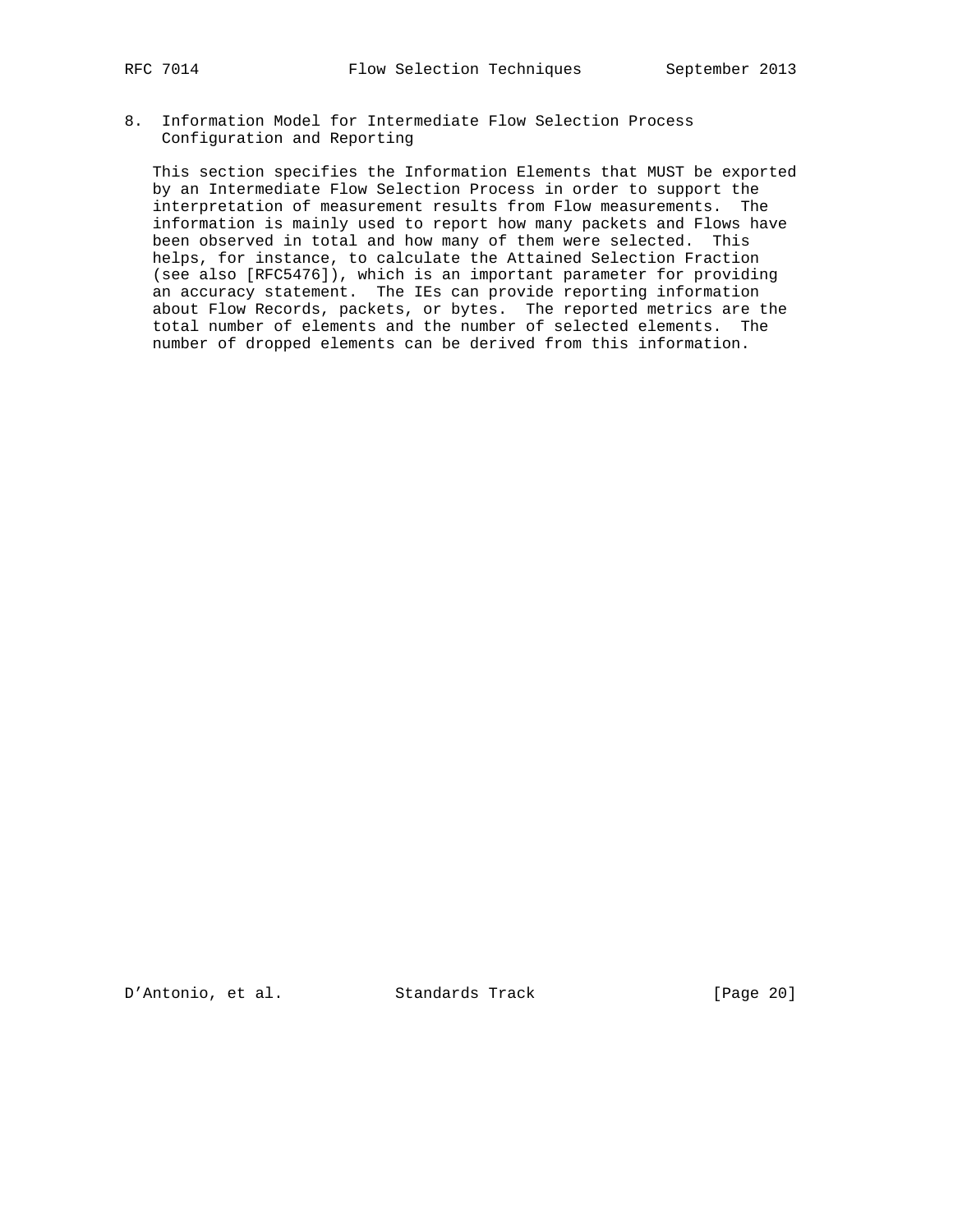Table 2 shows a list of Intermediate Flow Selection Process Information Elements:

| ID  | Name                         | ID           | Name                         |
|-----|------------------------------|--------------|------------------------------|
| 301 | selectionSequenceID          | 302          | selectorID                   |
| 390 | flowSelectorAlgorithm        | $\mathbf{1}$ | octetDeltaCount              |
| 391 | flowSelectedOctetDeltaCount  | 2            | packetDeltaCount             |
| 392 | flowSelectedPacketDeltaCount | 3            | originalFlowsPresent         |
| 393 | flowSelectedFlowDeltaCount   | 394          | selectorIDTotalFlowsObserved |
| 395 | selectorIDTotalFlowsSelected | 396          | samplingFlowInterval         |
| 397 | samplingFlowSpacing          | 309          | samplingSize                 |
| 310 | samplingPopulation           | 311          | samplingProbability          |
| 398 | flowSamplingTimeInterval     | 399          | flowSamplingTimeSpacing      |
| 326 | digestHashValue              | 400          | hashFlowDomain               |
| 329 | hashOutputRangeMin           | 330          | hashOutputRangeMax           |
| 331 | hashSelectedRangeMin         | 332          | hashSelectedRangeMax         |
| 333 | hashDigestOutput             | 334          | hashInitialiserValue         |
| 320 | absoluteError                | 321          | relativeError                |
| 336 | upperCILimit                 | 337          | lowerCILimit                 |
| 338 | confidenceLevel              |              |                              |

Table 2: Intermediate Flow Selection Process Information Elements

D'Antonio, et al. Standards Track [Page 21]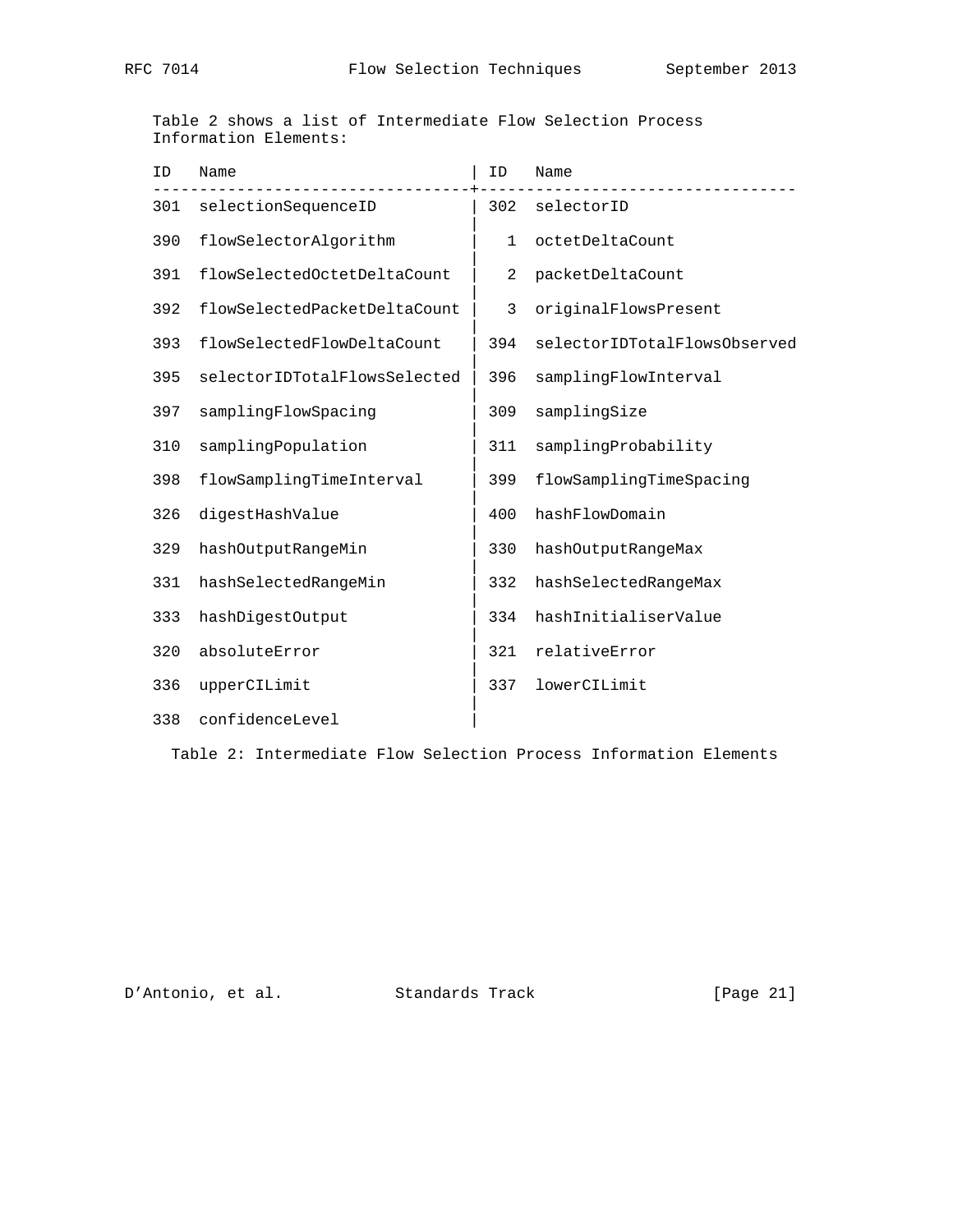# 9. IANA Considerations

9.1. Registration of Information Elements

 IANA has registered the following IEs in the "IPFIX Information Elements" registry at http://www.iana.org/assignments/ipfix/.

## 9.1.1. flowSelectorAlgorithm

Description:

 This Information Element identifies the Intermediate Flow Selection Process technique (e.g., Filtering, Sampling) that is applied by the Intermediate Flow Selection Process. Most of these techniques have parameters; configuration parameter(s) MUST be clearly specified. Further Information Elements are needed to fully specify packet selection with these methods and all their parameters. Further method identifiers may be added to the list below. It might be necessary to define new Information Elements to specify their parameters. The flowSelectorAlgorithm registry is maintained by IANA. New assignments for the registry will be administered by IANA, on a First Come First Served basis [RFC5226], subject to Expert Review [RFC5226]. Please note that the purpose of the flow selection techniques described in this document is the improvement of measurement functions as defined in the Introduction (Section 1). Before adding new flow selector algorithms, their intended purposes should be determined, especially if those purposes contradict any policies defined in [RFC2804]. The designated expert(s) should consult with the community if a request that runs counter to [RFC2804] is received. The registry can be updated when specifications of the new method(s) and any new Information Elements are provided. The group of experts must double-check the flowSelectorAlgorithm definitions and Information Elements with already-defined flowSelectorAlgorithm definitions and Information Elements for completeness, accuracy, and redundancy. Those experts will initially be drawn from the Working Group Chairs and document editors of the IPFIX and PSAMP Working Groups. The following identifiers for Intermediate Flow Selection Process Techniques are defined here:

D'Antonio, et al. Standards Track [Page 22]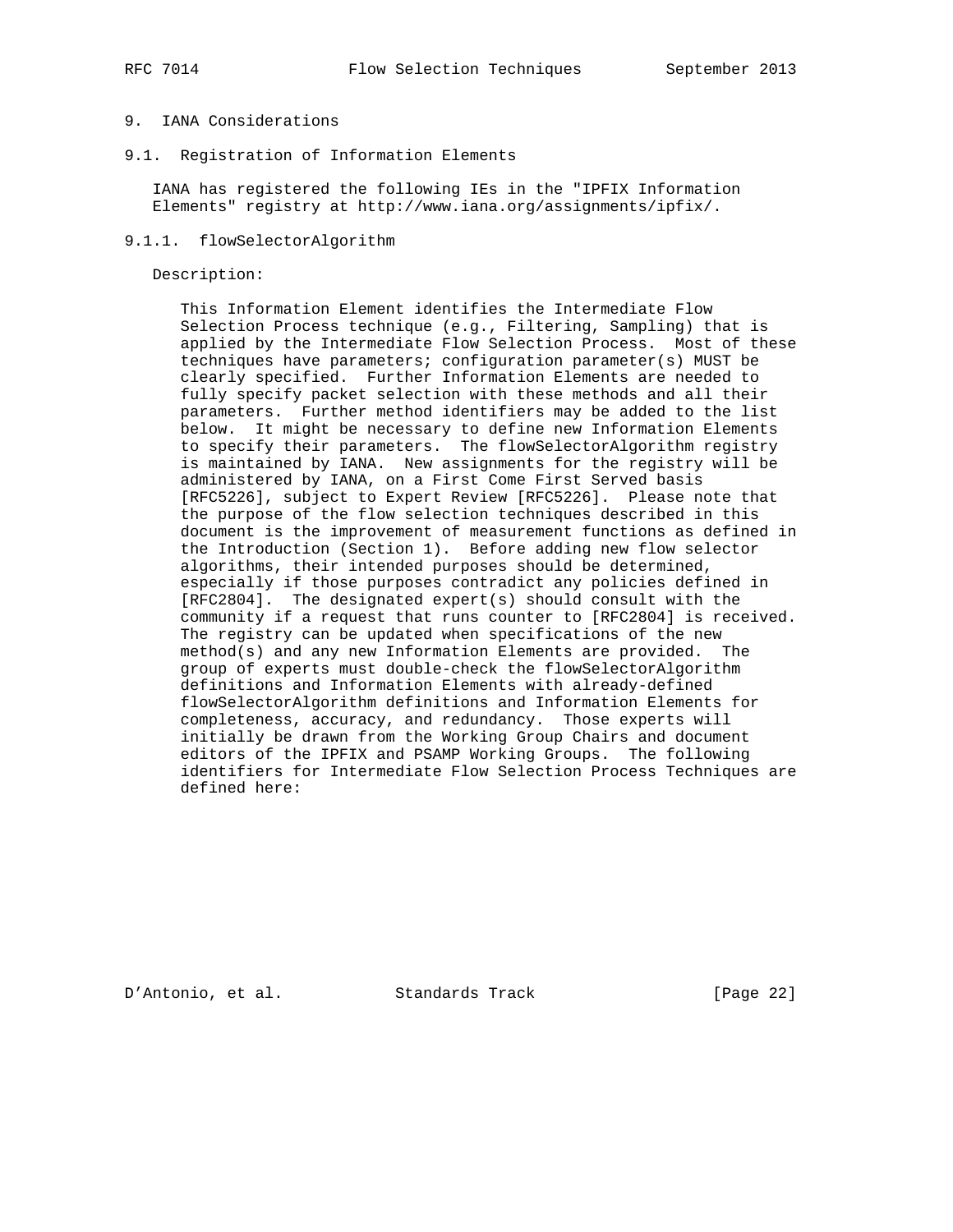| ΙD | Technique                                                      | Parameters                                          |
|----|----------------------------------------------------------------|-----------------------------------------------------|
| 1  | Systematic count-based<br>Sampling                             | flowSamplingInterval<br>flowSamplingSpacing         |
| 2  | Systematic time-based<br>Sampling                              | flowSamplingTimeInterval<br>flowSamplingTimeSpacing |
| 3  | Random $n$ -out-of-N<br>Sampling                               | samplingSize<br>samplingPopulation                  |
| 4  | Uniform probabilistic<br>Sampling                              | samplingProbability                                 |
| 5  | Property Match<br>Filtering                                    | Information Element<br>Value Range                  |
|    | Hash-based Filtering                                           | hashInitialiserValue<br>hashFlowDomain              |
| 6  | using BOB                                                      | hashSelectedRangeMin                                |
| 7  | using IPSX                                                     | hashSelectedRangeMax<br>hashOutputRangeMin          |
| 8  | using CRC                                                      | hashOutputRangeMax                                  |
| 9  | Flow-state Dependent<br>Intermediate Flow<br>Selection Process | No agreed Parameters                                |
|    |                                                                |                                                     |

 Table 3: Intermediate Flow Selection Process Techniques Abstract Data Type: unsigned16 ElementId: 390

Data Type Semantics: identifier

Status: current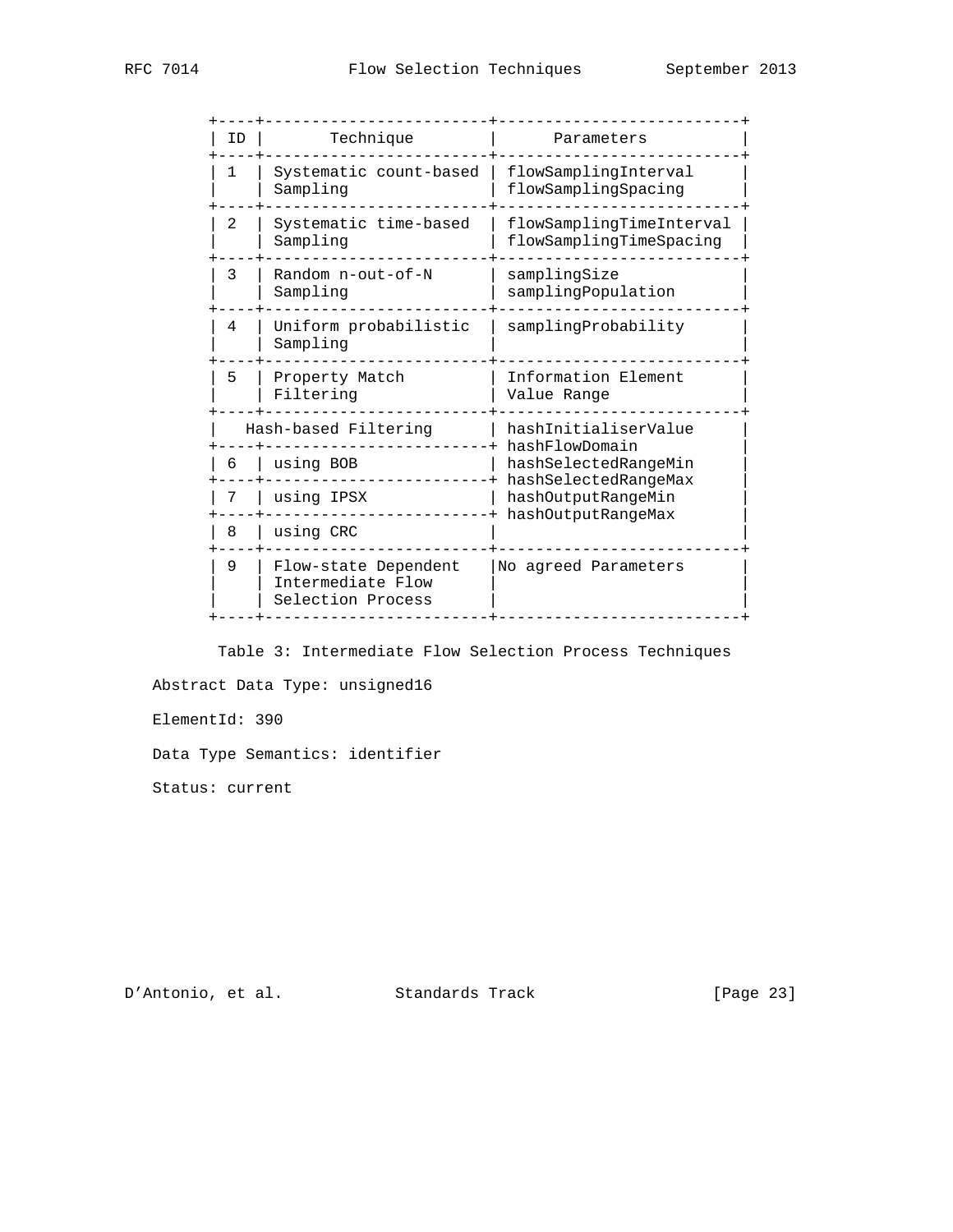9.1.2. flowSelectedOctetDeltaCount

Description:

 This Information Element specifies the volume in octets of all Flows that are selected in the Intermediate Flow Selection Process since the previous report.

Abstract Data Type: unsigned64

ElementId: 391

Units: octets

Status: current

9.1.3. flowSelectedPacketDeltaCount

Description:

 This Information Element specifies the volume in packets of all Flows that were selected in the Intermediate Flow Selection Process since the previous report.

Abstract Data Type: unsigned64

ElementId: 392

Units: packets

Status: current

9.1.4. flowSelectedFlowDeltaCount

Description:

 This Information Element specifies the number of Flows that were selected in the Intermediate Flow Selection Process since the last report.

Abstract Data Type: unsigned64

ElementId: 393

Units: flows

Status: current

D'Antonio, et al. Standards Track [Page 24]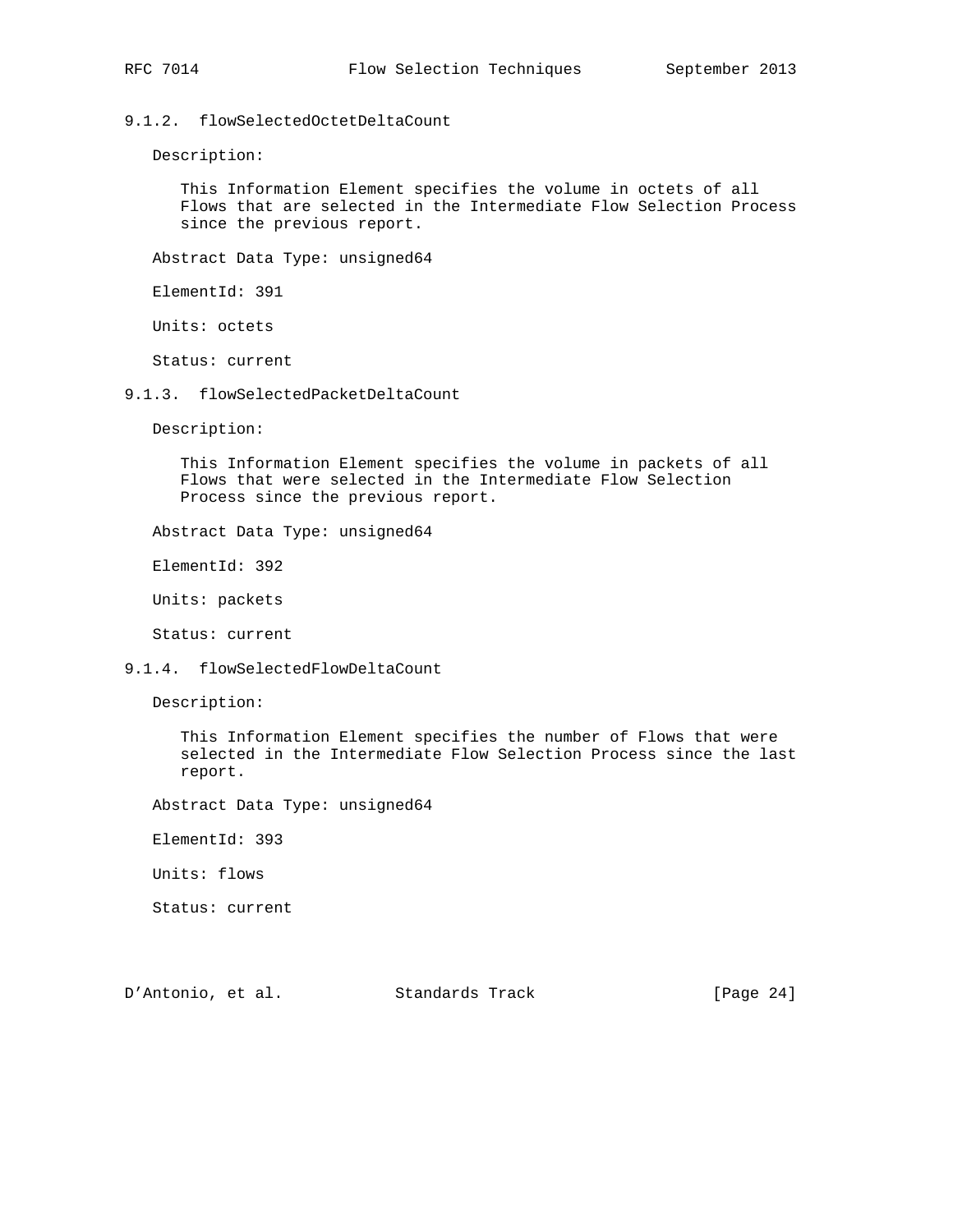# 9.1.5. selectorIDTotalFlowsObserved

Description:

 This Information Element specifies the total number of Flows observed by a Selector, for a specific value of SelectorID. This Information Element should be used in an Options Template scoped to the observation to which it refers. See Section 3.4.2.1 of the IPFIX protocol document [RFC7011].

Abstract Data Type: unsigned64

ElementId: 394

Units: flows

Status: current

#### 9.1.6. selectorIDTotalFlowsSelected

Description:

 This Information Element specifies the total number of Flows selected by a Selector, for a specific value of SelectorID. This Information Element should be used in an Options Template scoped to the observation to which it refers. See Section 3.4.2.1 of the IPFIX protocol document [RFC7011].

Abstract Data Type: unsigned64

ElementId: 395

Units: flows

Status: current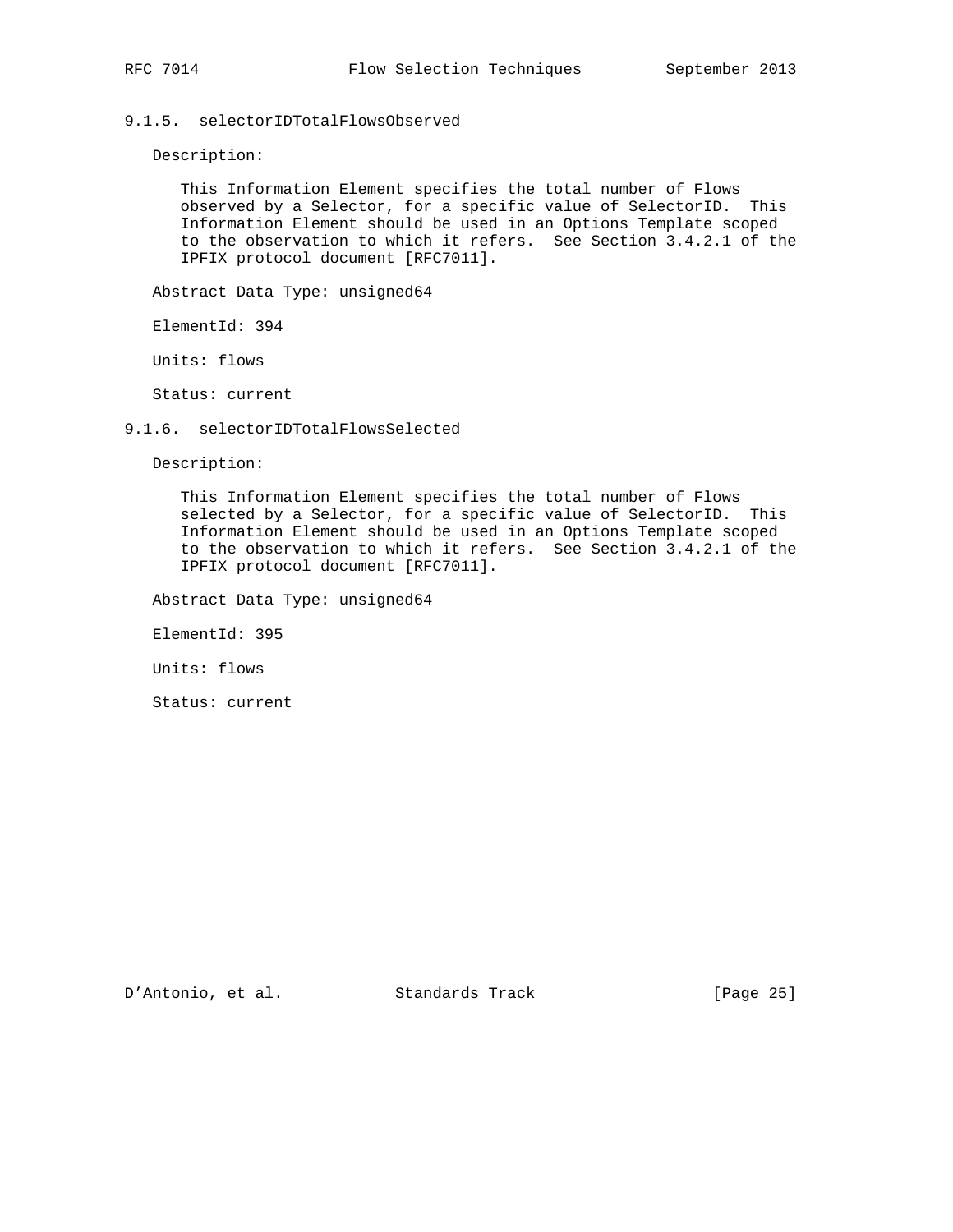# 9.1.7. samplingFlowInterval

Description:

 This Information Element specifies the number of Flows that are consecutively sampled. A value of 100 means that 100 consecutive Flows are sampled. For example, this Information Element may be used to describe the configuration of a systematic count-based Sampling Selector.

Abstract Data Type: unsigned64

ElementId: 396

Units: flows

Status: current

#### 9.1.8. samplingFlowSpacing

Description:

 This Information Element specifies the number of Flows between two "samplingFlowInterval"s. A value of 100 means that the next interval starts 100 Flows (which are not sampled) after the current "samplingFlowInterval" is over. For example, this Information Element may be used to describe the configuration of a systematic count-based Sampling Selector.

Abstract Data Type: unsigned64

ElementId: 397

Units: flows

Status: current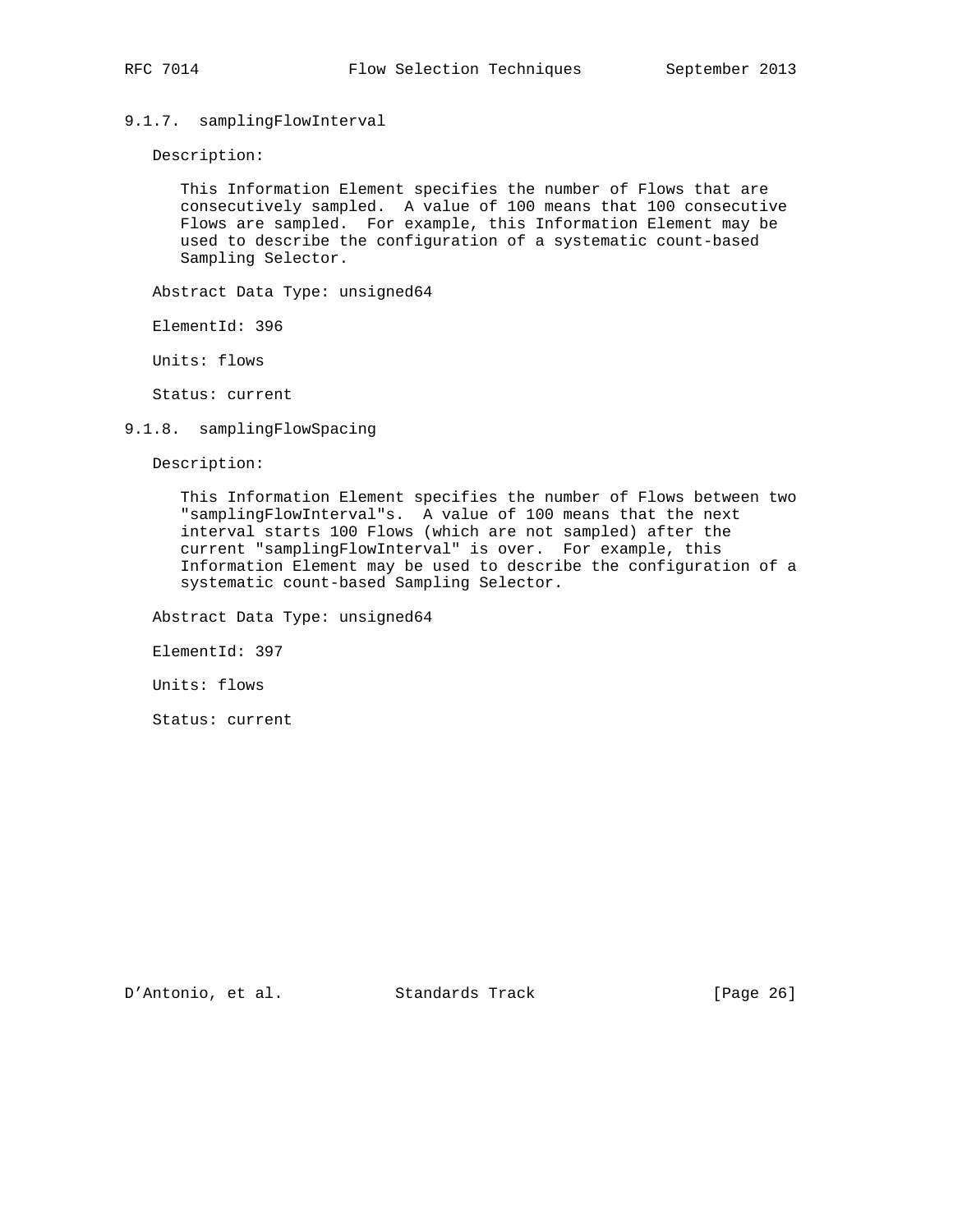# 9.1.9. flowSamplingTimeInterval

Description:

 This Information Element specifies the time interval in microseconds during which all arriving Flows are sampled. For example, this Information Element may be used to describe the configuration of a systematic time-based Sampling Selector.

Abstract Data Type: unsigned64

ElementId: 398

Units: microseconds

Status: current

9.1.10. flowSamplingTimeSpacing

Description:

 This Information Element specifies the time interval in microseconds between two "flowSamplingTimeInterval"s. A value of 100 means that the next interval starts 100 microseconds (during which no Flows are sampled) after the current "flowsamplingTimeInterval" is over. For example, this Information Element may be used to describe the configuration of a systematic time-based Sampling Selector.

Abstract Data Type: unsigned64

ElementId: 399

Units: microseconds

Status: current

D'Antonio, et al. Standards Track [Page 27]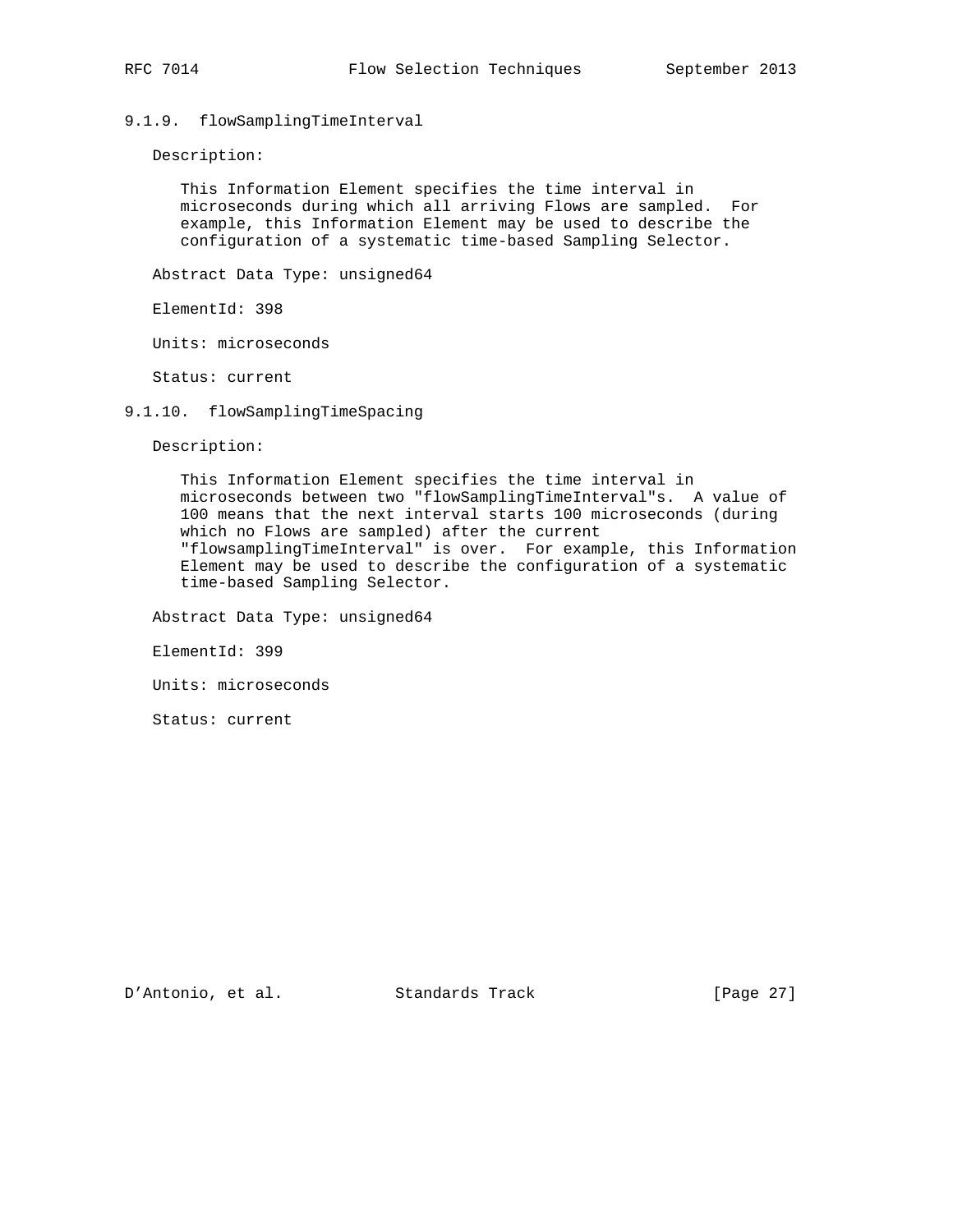9.1.11. hashFlowDomain

Description:

 This Information Element specifies the Information Elements that are used by the Hash-based Flow Selector as the Hash Domain.

Abstract Data Type: unsigned16

ElementId: 400

Data Type Semantics: identifier

Status: Current

9.2. Registration of Object Identifier

 IANA has registered the following OID in the IPFIX-SELECTOR-MIB Functions subregistry at http://www.iana.org/assignments/smi-numbers according to the procedures set forth in [RFC6615].

| Decimal | Name                  | Description                                                                                                                                                                                              | Reference |
|---------|-----------------------|----------------------------------------------------------------------------------------------------------------------------------------------------------------------------------------------------------|-----------|
| 8       | flowSelectorAlgorithm | This Object<br>Identifier<br>identifies the<br>Intermediate Flow<br>Selection Process<br>technique (e.g.,<br>Filtering,<br>Sampling) that is<br>applied by the<br>Intermediate Flow<br>Selection Process | [RFC7014] |

Table 4: Object Identifiers to Be Registered

#### 10. Security and Privacy Considerations

 Flow data exported by Exporting Processes, and collected by Collecting Processes, can be sensitive for privacy reasons and need to be protected. Privacy considerations for collected data are provided in [RFC7011].

 Some of the described Intermediate Flow Selection Process techniques (e.g., Flow sampling, hash-based Flow Filtering) aim at the selection

D'Antonio, et al. Standards Track [Page 28]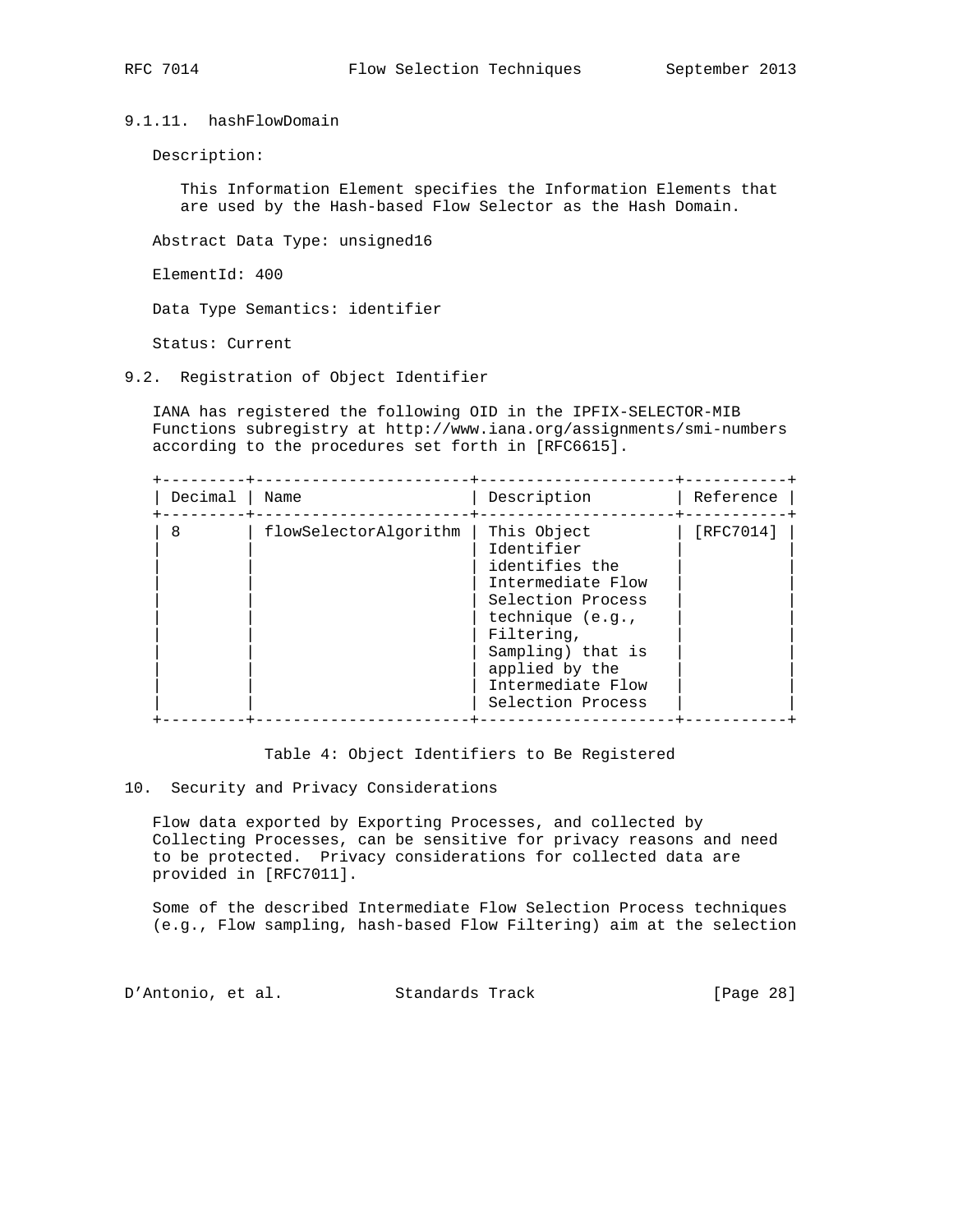of a representative subset of flows in order to estimate parameters of the population. An adversary may have incentives to influence the selection of flows, for example, to circumvent accounting or to avoid the detection of packets that are part of an attack.

 Security considerations concerning the choice of a hash function for Hash-based packet selection have been discussed in Section 6.2.3 of [RFC5475] and are also appropriate for Hash-based Flow Selection. [RFC5475] discusses the possibility of crafting Packet Streams that are disproportionately selected or can be used to discover hash function parameters. It also describes vulnerabilities of different hash functions to these attacks and discusses practices to minimize these vulnerabilities.

 For other sampling approaches, an adversary can gain knowledge about the start and stop triggers in time-based systematic Sampling, e.g., by sending test packets. This knowledge might allow adversaries to modify their send schedule in such a way that their packets are disproportionately selected or not selected. For random Sampling, an input to the encryption process, like the Initialization Vector of the CBC (Cipher Block Chaining) mode, should be used to prevent an adversary from predicting the selection decision [Dw01].

 Further security threats can occur when Intermediate Flow Selection Process parameters are configured or communicated to other entities. The protocol(s) for the configuration and reporting of Intermediate Flow Selection Process parameters are out of scope for this document. Nevertheless, a set of initial requirements for future configuration and reporting protocols are stated below:

- 1. Protection against disclosure of configuration information: Intermediate Flow Selection Process configuration information describes the Intermediate Flow Selection Process and its parameters. This information can be useful to attackers. Attackers may craft packets that never fit the selection criteria in order to prevent Flows from being seen by the Intermediate Flow Selection Process. They can also craft a lot of packets that fit the selection criteria and overload or bias subsequent processes. Therefore, any transmission of configuration data (e.g., to configure a process or to report its actual status) should be protected by encryption.
- 2. Protection against modification of configuration information: Sending incorrect configuration information to the Intermediate Flow Selection Process can lead to a malfunction of the Intermediate Flow Selection Process. Additionally, reporting incorrect configuration information from the Intermediate Flow Selection Process to other processes can lead to incorrect

D'Antonio, et al. Standards Track [Page 29]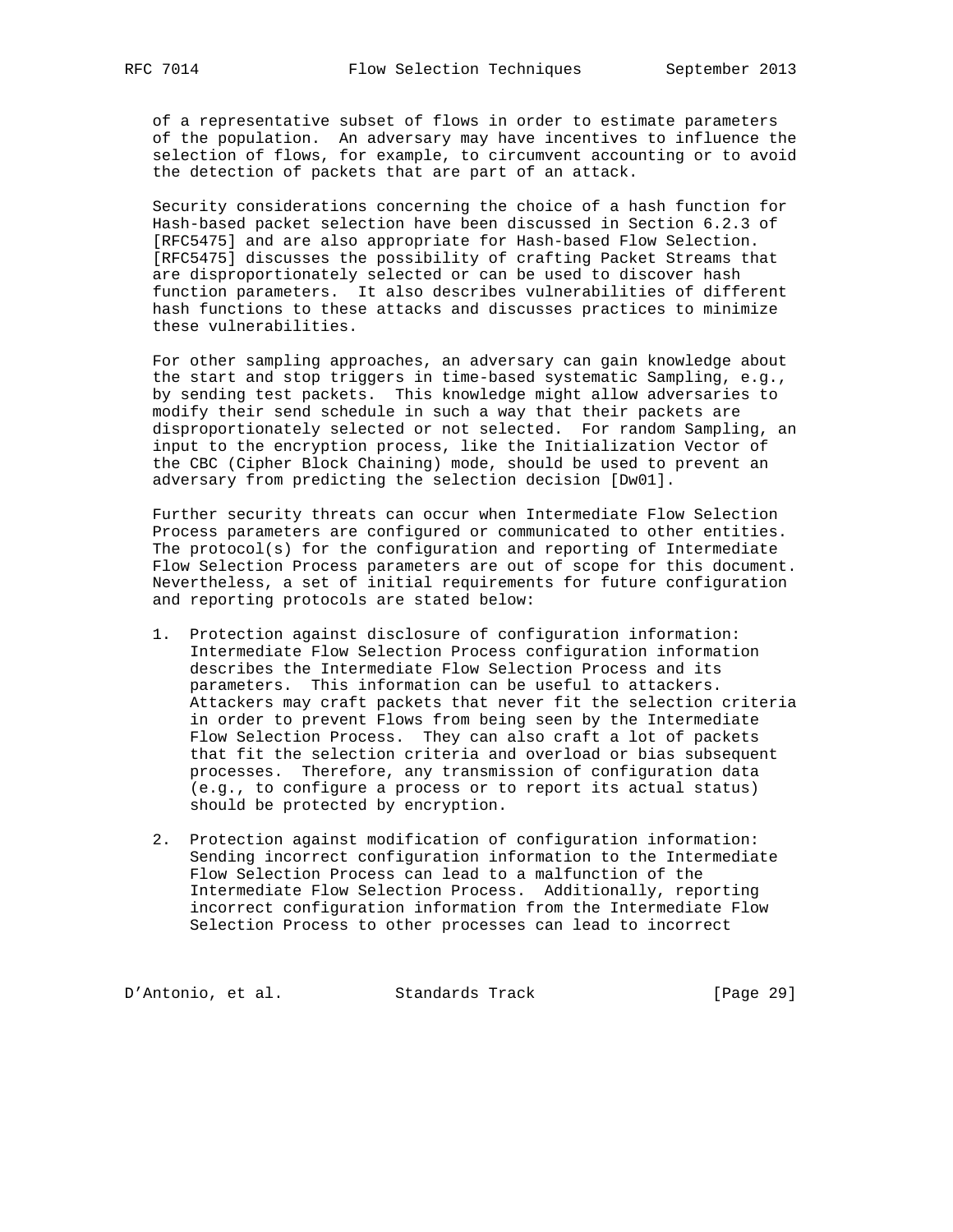estimations at subsequent processes. Therefore, any protocol that transmits configuration information should prevent an attacker from modifying configuration information. Data integrity can be achieved by authenticating the data.

 3. Protection against malicious nodes sending configuration information: The remote configuration of Intermediate Flow Selection Process techniques should be protected against access by unauthorized nodes. This can be achieved by access control lists at the device that hosts the Intermediate Flow Selection Process (e.g., IPFIX Exporter, IPFIX Mediator, or IPFIX Collector) and by source authentication. The reporting of configuration data from an Intermediate Flow Selection Process has to be protected in the same way. That means that protocols that report configuration data from the Intermediate Flow Selection Process to other processes also need to protect against unauthorized nodes reporting configuration information.

 The security threats that originate from communicating configuration information to and from Intermediate Flow Selection Processes cannot be assessed solely with the information given in this document. A further and more detailed assessment of security threats is necessary when a specific protocol for the configuration or reporting configuration data is proposed.

11. Acknowledgments

 We would like to thank the IPFIX group, especially Brian Trammell, Paul Aitken, and Benoit Claise, for fruitful discussions and for proofreading the document.

- 12. References
- 12.1. Normative References
	- [RFC2119] Bradner, S., "Key words for use in RFCs to Indicate Requirement Levels", BCP 14, RFC 2119, March 1997.
	- [RFC5475] Zseby, T., Molina, M., Duffield, N., Niccolini, S., and F. Raspall, "Sampling and Filtering Techniques for IP Packet Selection", RFC 5475, March 2009.
	- [RFC5476] Claise, B., Johnson, A., and J. Quittek, "Packet Sampling (PSAMP) Protocol Specifications", RFC 5476, March 2009.

D'Antonio, et al. Standards Track [Page 30]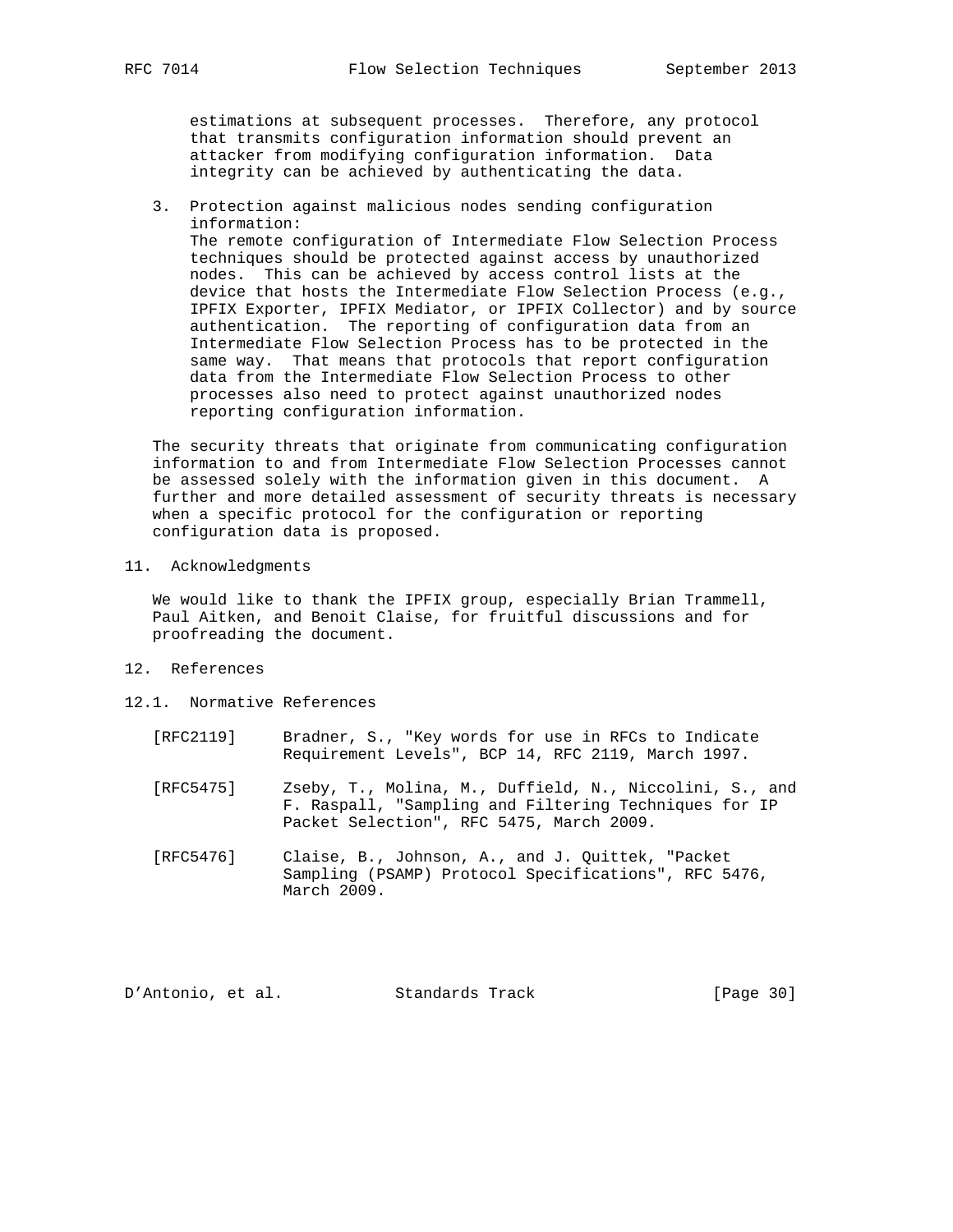- [RFC6615] Dietz, T., Kobayashi, A., Claise, B., and G. Muenz, "Definitions of Managed Objects for IP Flow Information Export", RFC 6615, June 2012.
- [RFC7011] Claise, B., Ed., Trammell, B., Ed., and P. Aitken, "Specification of the IP Flow Information Export (IPFIX) Protocol for the Exchange of Flow Information", STD 77, RFC 7011, September 2013.
- [RFC7012] Claise, B., Ed. and B. Trammell, Ed., "Information Model for IP Flow Information Export (IPFIX)", RFC 7012, September 2013.
- 12.2. Informative References
	- [Bra75] Brayer, K., "Evaluation of 32 Degree Polynomials in Error Detection on the SATIN IV Autovon Error Patterns", National Technical Information Service, August 1975.
	- [CoHa08] Cormode, G. and M. Hadjieleftheriou, "Finding Frequent Items in Data Streams", Proceedings of the 34th International Conference on Very Large DataBases (VLDB), Auckland, New Zealand, Volume 1, Issue 2, pages 1530-1541, August 2008.
	- [DuLT01] Duffield, N., Lund, C., and M. Thorup, "Charging from Sampled Network Usage", ACM SIGCOMM Internet Measurement Workshop (IMW) 2001, pages 245-256, San Francisco, CA, USA, November 2001.
	- [Dw01] Dworkin, M., "Recommendation for Block Cipher Modes of Operation - Methods and Techniques", NIST Special Publication 800-38A, December 2001.
	- [EsVa01] Estan, C. and G,. Varghese, "New Directions in Traffic Measurement and Accounting: Focusing on the Elephants, Ignoring the Mice", ACM SIGCOMM Internet Measurement Workshop (IMW) 2001, San Francisco, CA, USA, November 2001.
	- [IANA-IPFIX] IANA, "IP Flow Information Export (IPFIX) Entities Registry", <http://www.iana.org/assignments/ipfix/>.
	- [KaPS03] Karp, R., Papadimitriou, C., and S. Shenker, "A simple algorithm for finding frequent elements in sets and bags", ACM Transactions on Database Systems, Volume 28, pages 51-55, March 2003.

D'Antonio, et al. Standards Track [Page 31]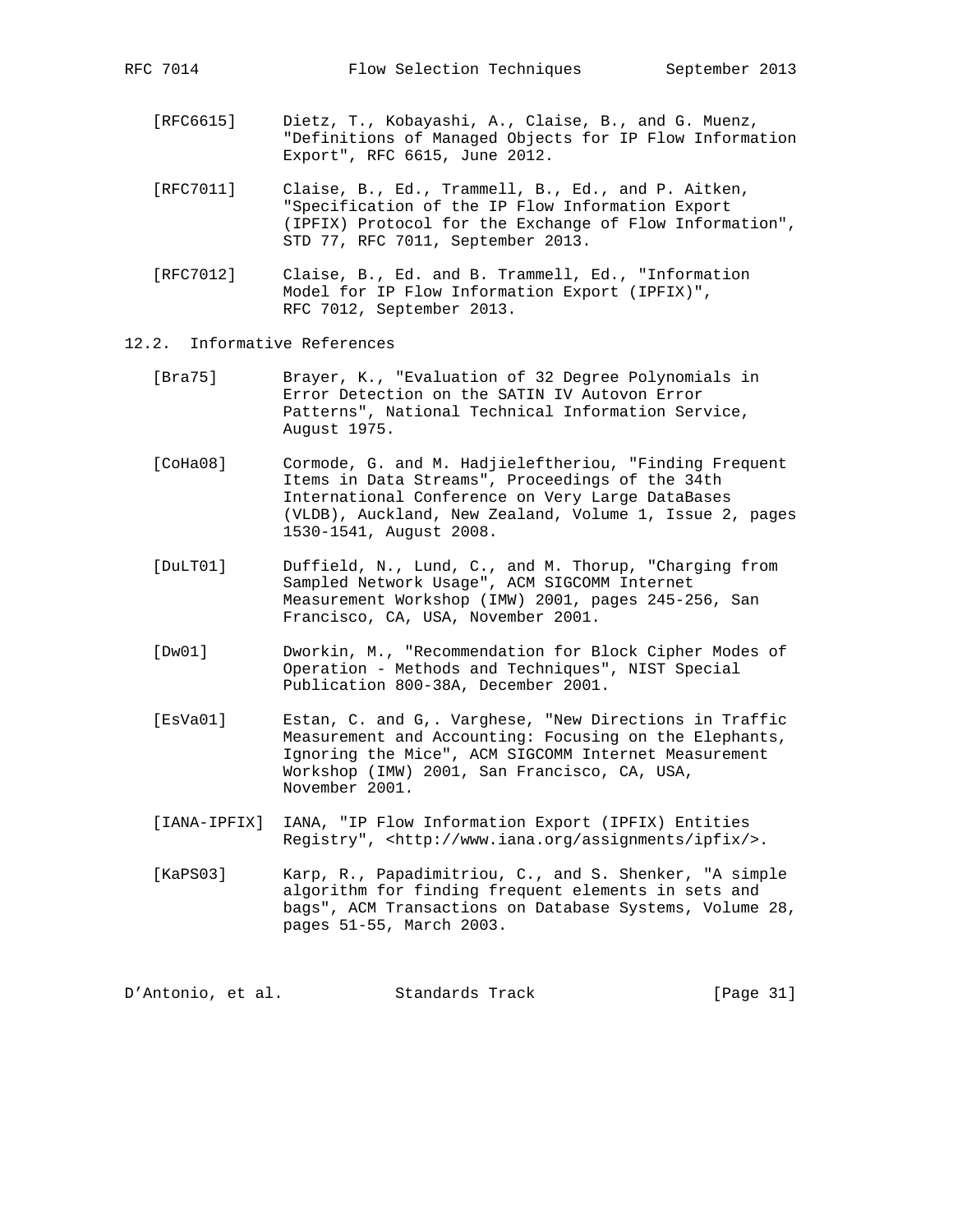- [MSZC10] Mai, J., Sridharan, A., Zang, H., and C. Chuah, "Fast Filtered Sampling", Computer Networks Volume 54, Issue 11, pages 1885-1898, ISSN 1389-1286, August 2010.
- [MaMo02] Manku, G. and R. Motwani, "Approximate Frequency Counts over Data Streams", Proceedings of the 28th International Conference on Very Large DataBases (VLDB), Hong Kong, China, pages 346-357, August 2002.
- [RFC2804] IAB and IESG, "IETF Policy on Wiretapping", RFC 2804, May 2000.
- [RFC3917] Quittek, J., Zseby, T., Claise, B., and S. Zander, "Requirements for IP Flow Information Export (IPFIX)", RFC 3917, October 2004.
- [RFC5226] Narten, T. and H. Alvestrand, "Guidelines for Writing an IANA Considerations Section in RFCs", BCP 26, RFC 5226, May 2008.
- [RFC5470] Sadasivan, G., Brownlee, N., Claise, B., and J. Quittek, "Architecture for IP Flow Information Export", RFC 5470, March 2009.
- [RFC6183] Kobayashi, A., Claise, B., Muenz, G., and K. Ishibashi, "IP Flow Information Export (IPFIX) Mediation: Framework", RFC 6183, April 2011.

D'Antonio, et al. Standards Track [Page 32]